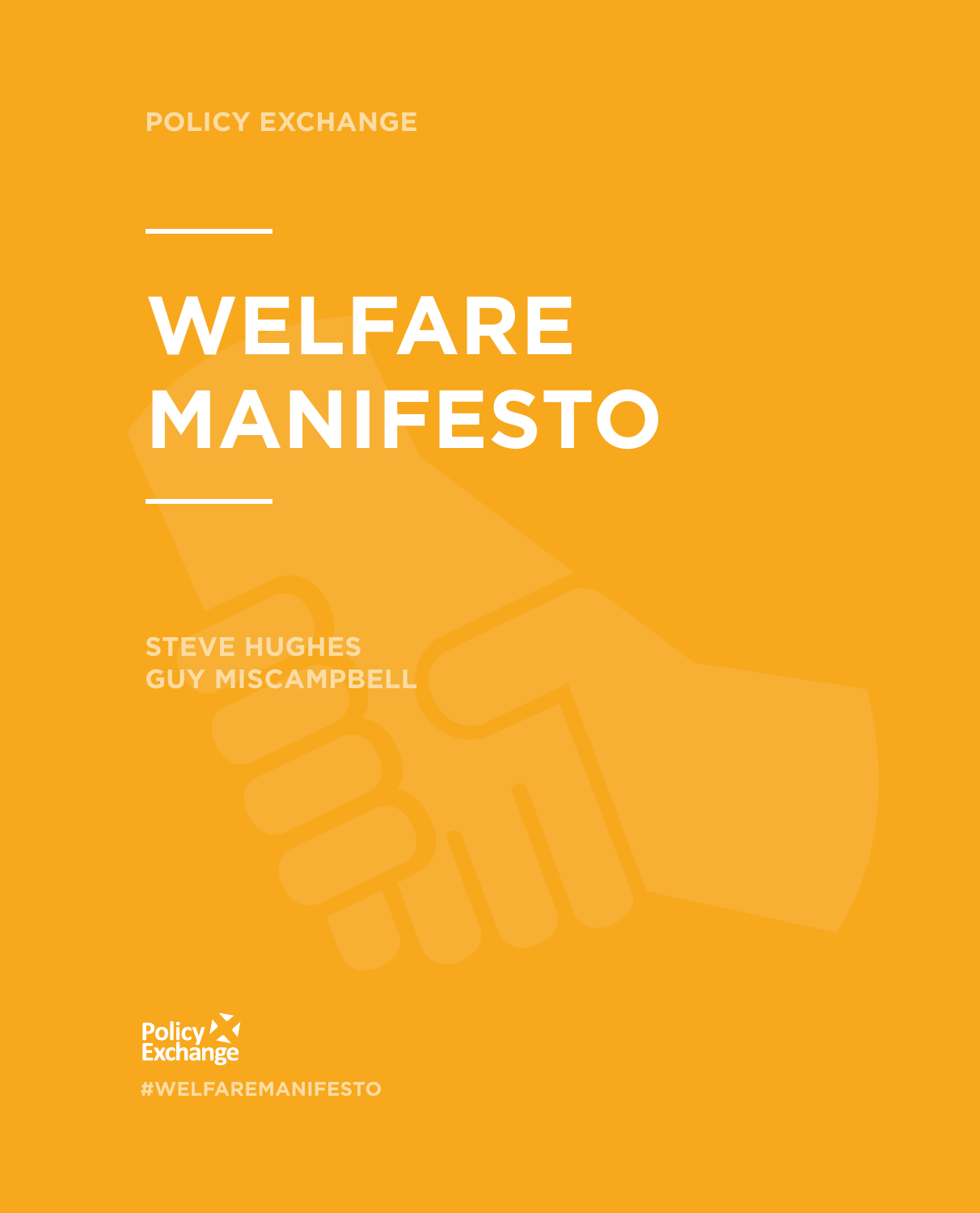**The UK is at the cutting "edge of welfare policy, discovering, facing, and solving issues which have not been addressed anywhere else in the world. The challenges we face are unprecedented, and the solutions unclear. In short, there is no roadmap for how to fix the problems in the welfare state."**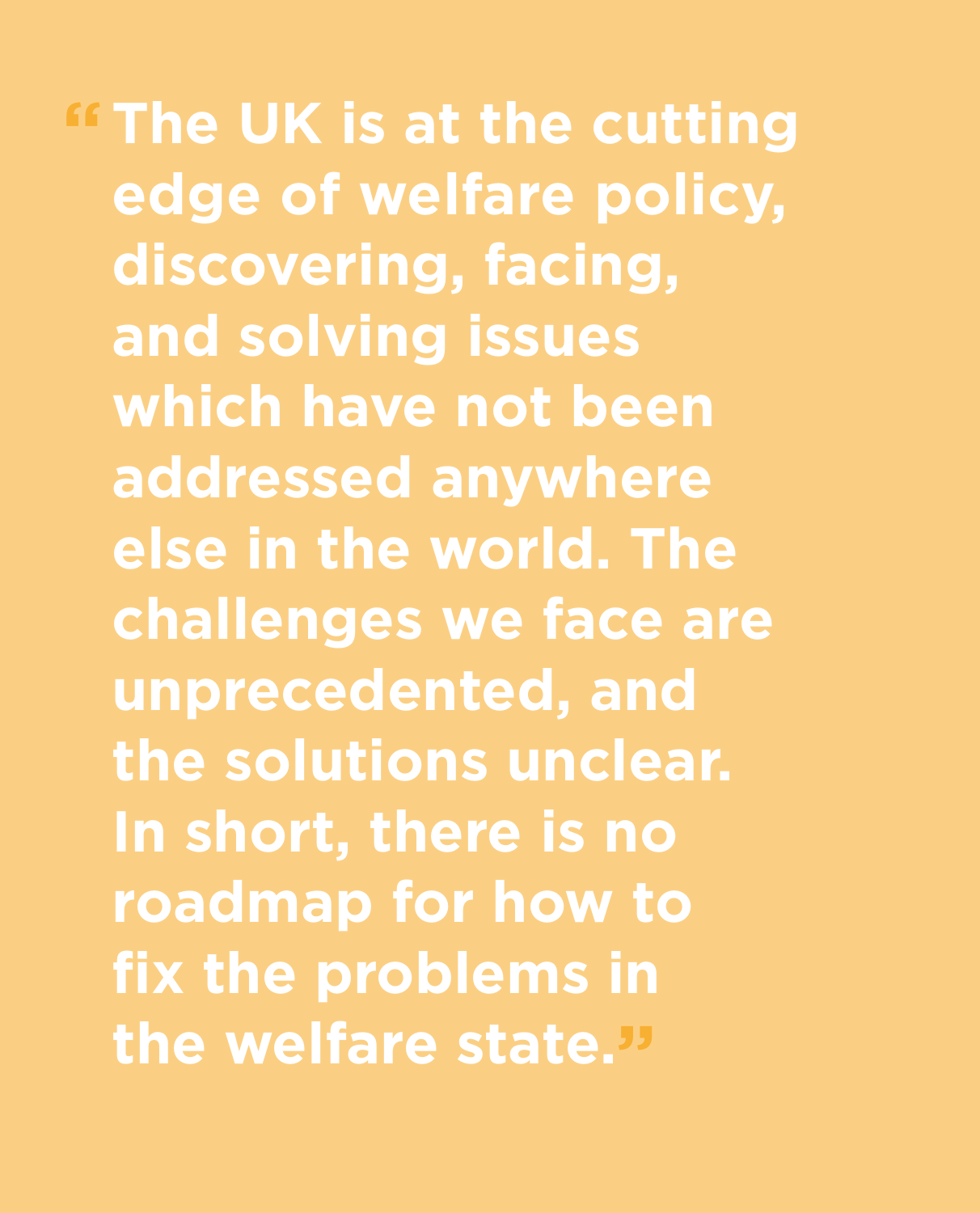# **BY 2020 BRITAIN SHOULD AIM TO…**

both dependency on government,

Ensure that the welfare state is trusted and fair

Make the welfare state more affordable

contributions count

to understand and use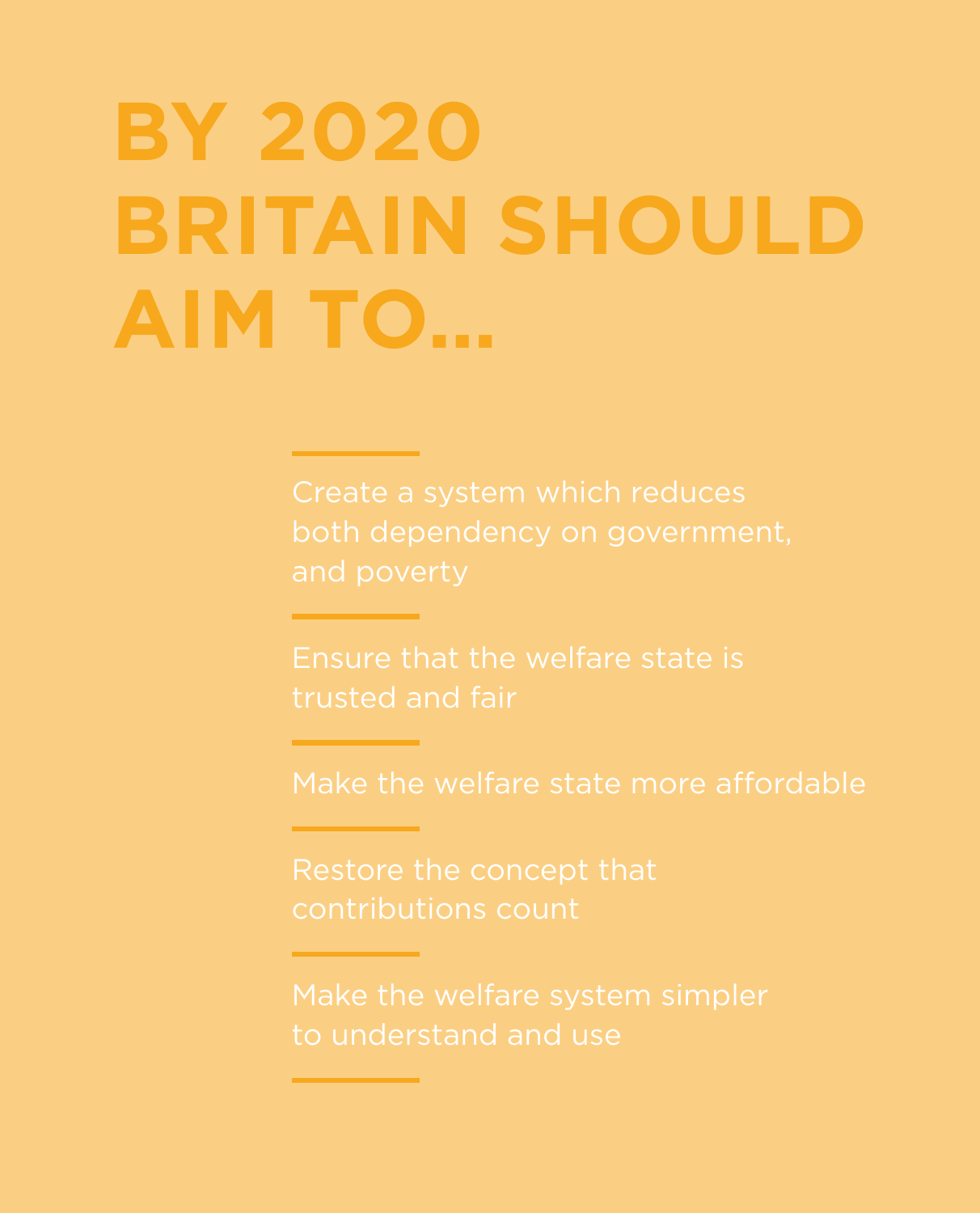## **ABOUT THE ECONOMICS AND SOCIAL POLICY UNIT**

Policy Exchange wants to see a high growth, enterprise led economy in the UK with freer markets driving growth and opportunity. Where individuals, families and communities are encouraged to take responsibility and are able to flourish. We are optimistic about the country's future and the power of freedom and responsibility to improve people's lives.

For more information about our work visit: [www.policyexchange.org.uk/economics-](http://www.policyexchange.org.uk/economics)andsocial-policy or contact one of the team:

Steve Hughes, Head of Unit: [steve.hughes@](mailto:steve.hughes@policyexchange.org.uk) [policyexchange.org.uk/](mailto:steve.hughes@policyexchange.org.uk)@sc\_hughes

Jonathan Dupont, Research Fellow: [jonathan.](mailto:jonathan.dupont@policyexchange.org.uk) [dupont@policyexchange.org.uk/](mailto:jonathan.dupont@policyexchange.org.uk)@jondupont

Damian Hind, Research Fellow: [damian.hind@](mailto:damian.hind@policyexchange.org.uk) [policyexchange.org.uk/](mailto:damian.hind@policyexchange.org.uk)@Damian\_AH

## **ACKNOWLEDGEMENTS**

Policy Exchange would like to thank the wide range of individuals, businesses and other organisations that shared their ideas, perspectives and insights during the course of our work. Thanks in particular to the Hadley Trust for partnering with us on this project, and on the work over the last few years that forms the basis of the manifesto.

We would also like to express our gratitude to the Policy Exchange alumni of Ruth Porter, Ed Holmes, Matt Tinsley, and Matt Oakley for their various contributions. Any errors or omissions remain our own.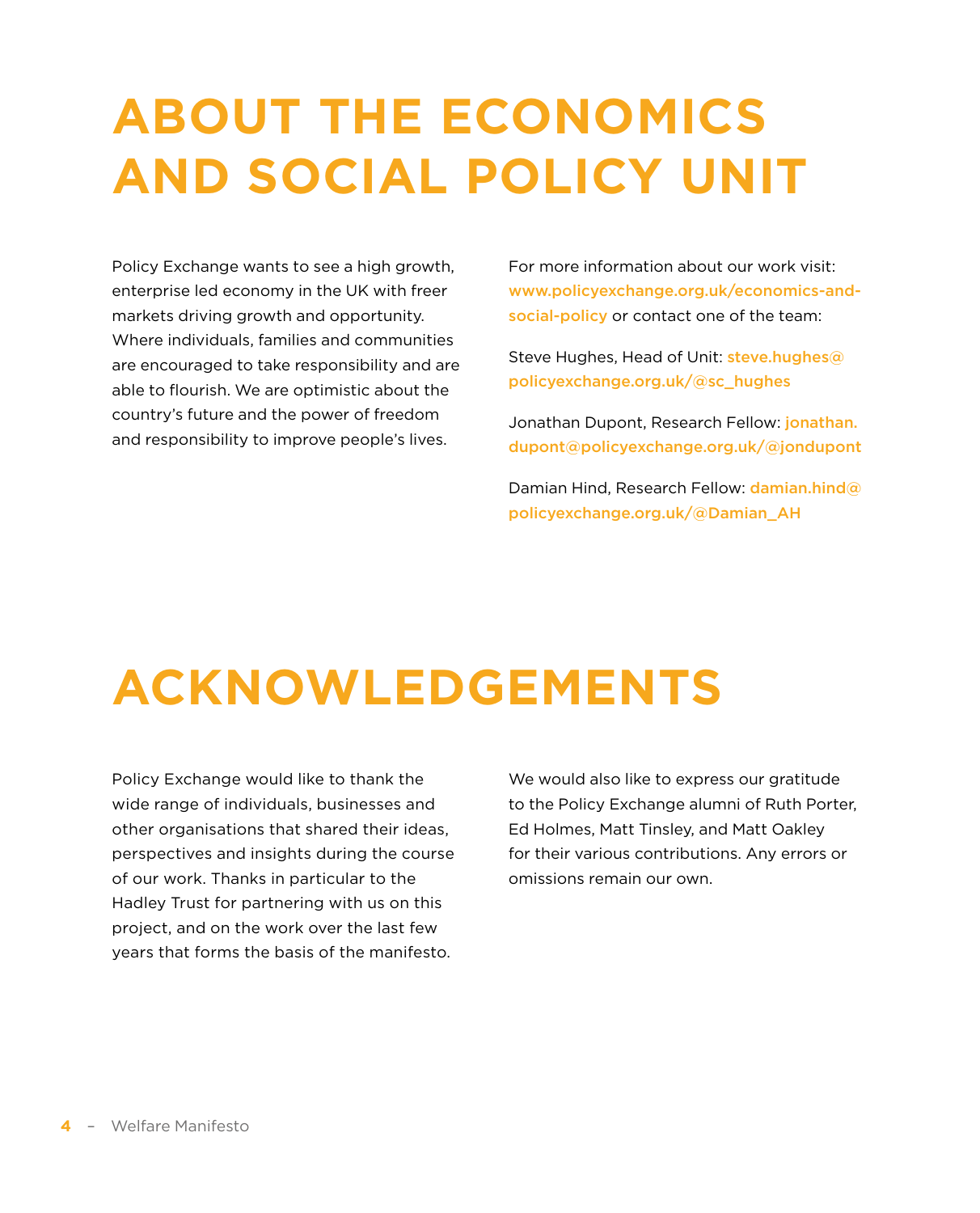## **CONTENTS**

| Introduction                | 6  |
|-----------------------------|----|
| <b>Effective</b>            | 9  |
| Recommendations             | 11 |
| Fair                        | 14 |
| Recommendations             | 16 |
| <b>Affordable</b>           | 18 |
| Recommendations             | 20 |
| <b>Rewards contribution</b> | 23 |
| Recommendations             | 25 |
| <b>Simple</b>               | 28 |
| Recommendations             | 30 |
|                             |    |
| <b>Endnotes</b>             | 32 |
| <b>About the Authors</b>    | 35 |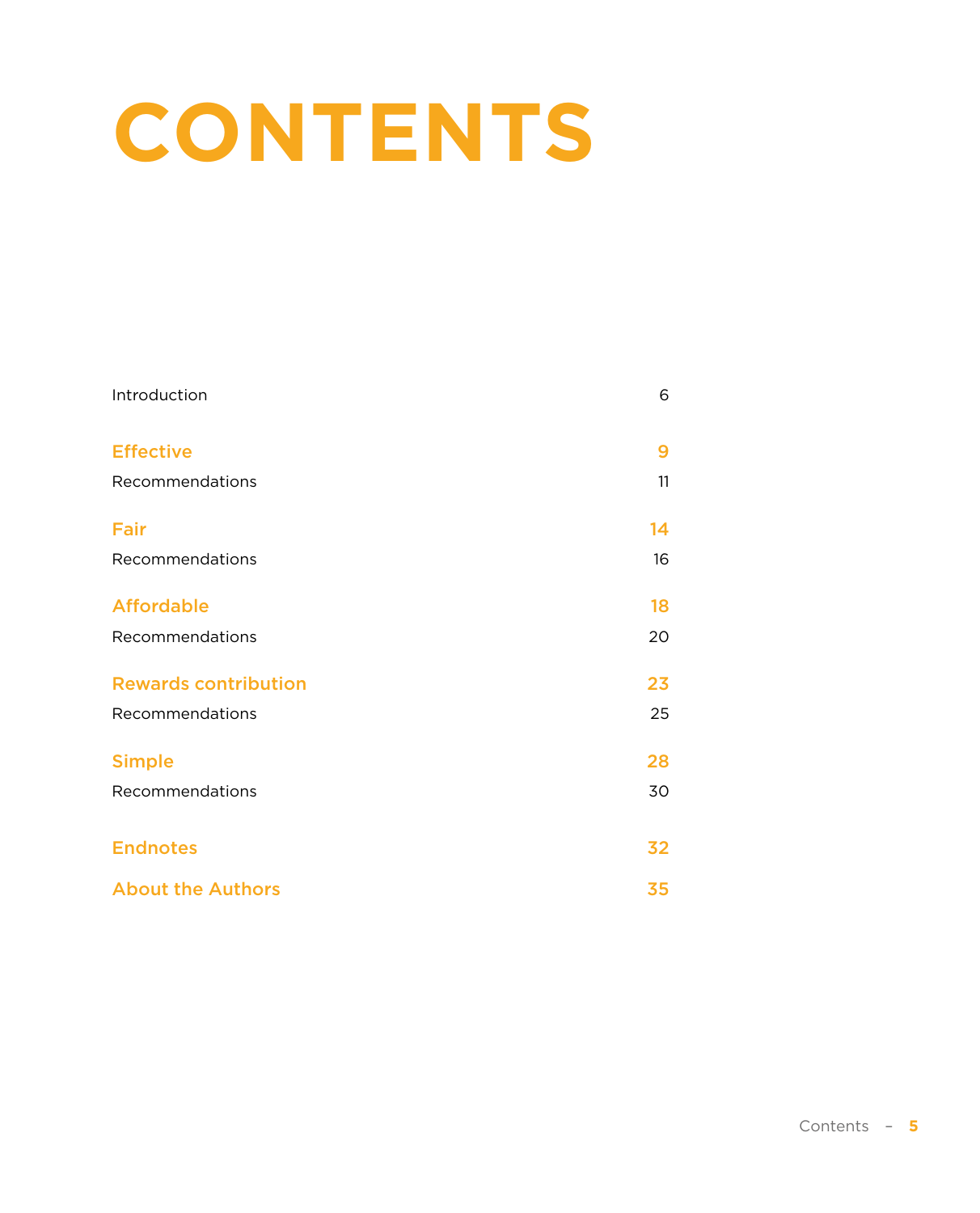## <span id="page-5-0"></span>**INTRODUCTION**

The British welfare state is in the middle of a once in a generation upheaval. Ensuring that social security provision comes out of it strengthened requires politicians and policymakers to have an honest debate about the issues. An effective welfare system is an integral part of a fair society.

Across the developed world, social security is undergoing a profound transformation. Nowhere is this truer than in the United Kingdom. An ageing population, the changing nature of employment, and weak public finances all mean that whoever wins the general election will have to answer serious questions about how they can guarantee a fair and effective welfare system for years to come.

Not many people would disagree with the principles that should guide the design of the welfare state. Providing a safety net is integral to creating a just society. Helping people into work provides them with dignity and personal fulfilment. Supporting the elderly and vulnerable is the right thing to do. Reducing dependency and poverty is not simply an abstract exercise in statistics, but a real way that lives are changed and improved.

Building a system reflecting these principles, however, is easier said than done. Nevertheless, the Coalition has implemented policies that improve work incentives, offer more comprehensive employment support for the hardest to help, and provide greater long-term financial sustainability for the public purse.

Some of the most radical changes include: the advent of Universal Credit, limiting the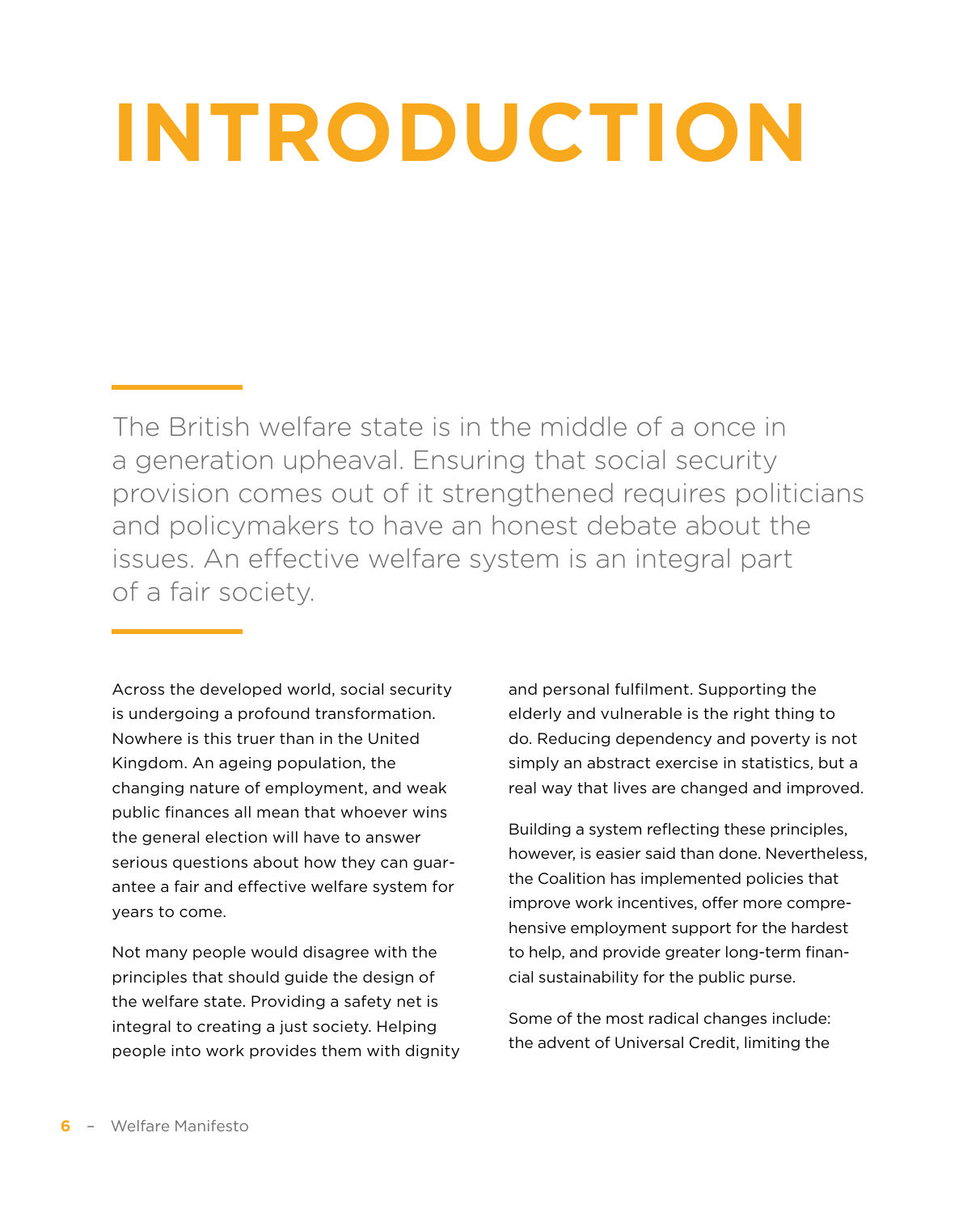marginal effective tax rate a welfare recipient will face to 76.2% of their earnings<sup>1</sup>; the introduction of the Work Programme as one of the most advanced pieces of commissioned employment support in the world, with estimates that 2.1 million people will be referred to it by March 20162; and, the increase in the State Pension age being brought forward, saving tens of billions of pounds in future years.<sup>3</sup>

In short, progress is being made, and now we need to look at what is next, and to ensure that the welfare system is fit for the 21st Century.

In doing this, the public needs to be convinced that the provision of welfare is becoming fairer. There is strong support for social security and safety nets, with a 2012 poll finding 70% of respondents agreeing with the sentiment that the welfare state is "one of Britain's proudest achievements." However, the same survey found widespread concern about the state of the system, with some 64% thinking that the benefits system could be improved quite a lot, or needs to be completely overhauled.4

When a 2013 poll asked why the welfare state is facing severe problems, 32% of respondents said that politician mismanagement was

chiefly to blame. They were viewed as more culpable than UK benefit claimants for falsely claiming benefits (20%), benefit tourists (16%), or the European Union  $(15\%)$ <sup>5</sup> No party outranked the answer "none" when asked "which of the main parties do you trust most on the issue of welfare benefits?".

The media has an obvious role in informing public perceptions. Sometimes, however, these perceptions can be divorced from reality. A 2013 poll found that, on average, respondents believed that 41% of the welfare budget was spent on unemployment benefit, and that 27% of the welfare budget was claimed fraudulently. Respectively, the true figures in monetary terms are 1.8% and 0.7%.<sup>6</sup> although the nature of fraud was not defined by respondents.<sup>7</sup>

That these misconceptions exist does not mean that they are trivial issues that should be ignored – entirely eliminating fraud, for example, would save enough money to increase the Personal Tax Allowance by £200.8 It is also true that policy changes that have a relatively small impact on the public finances can become totemic in the welfare debate, with the Spare Room Subsidy and Household Benefit Cap being particularly relevant recent examples.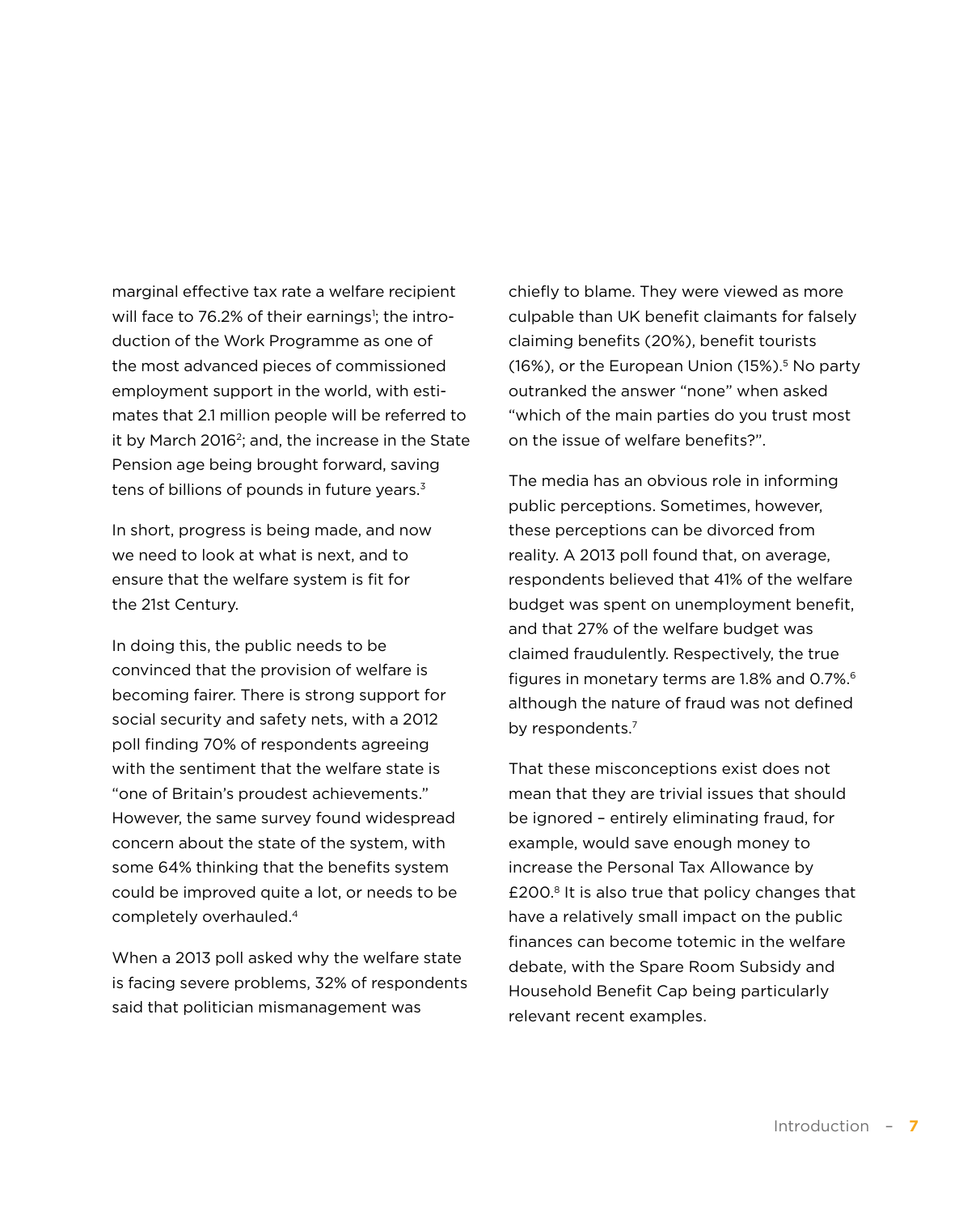However, reducing fraud and error has to be a two way street. While claimants are required to meet conditions to receive payments, government should keep its side of the bargain in administering them efficiently, and communicating changes clearly. A recent inquiry found that the single biggest reason for food bank referrals was the poor administration of benefits.9 This is not good enough.

In the past few years there has been an enormous appetite for testing and learning. From government to charities to individuals, there is an enthusiasm to be smarter, more effective, and more innovative. That is why, come May 2015, every party must have a plan and vision for welfare, and a knowledge of what this means practically. This vision should include five key values – a welfare system that:

- $\bullet$  Is effective at reducing both dependency on the state, and poverty.
- **•** Ensures trust and fairness.
- $\bullet$  Is affordable.
- $\bullet$  Recognises the concept that contributions count.
- $\bullet$  Is simple to understand and use.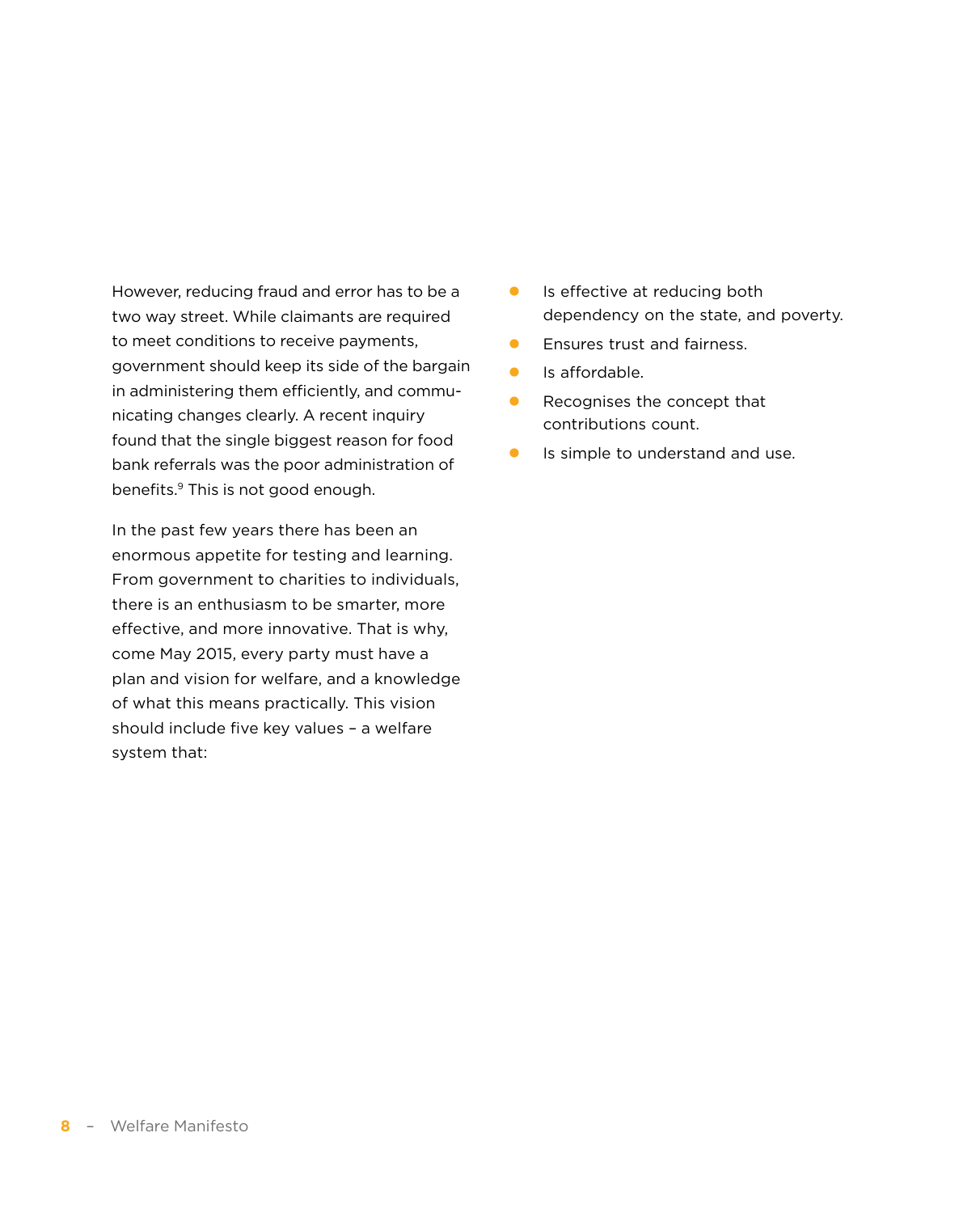## <span id="page-8-0"></span>**EFFECTIVE**

The welfare system should act as a safety net, encourage self-sufficiency, aim to reduce dependency and poverty, and protect the vulnerable.

The problems faced by each person in receipt of state support are different, and a one-sizefits-all approach will not always work to tackle them. Equally, issues should not just be dealt with after they have become acute and with the bare minimum of support, but identified and addressed as early as possible.

Some people will just need a little help or a push down the right path; some will need large amounts of assistance, or direct intervention. This is especially true for welfare to work policy. Greater personalisation will reduce unemployment, which will in turn reduce government expenditure. It will also mean the system is fairer, by ensuring that claimants get the help that is appropriate before being faced with a conditionality regime. More generally, finding people employment of any kind, meaning that claimants cycle in and

out of short-term work, can sometimes be of questionable value (See Chart 1). Sustained employment should be the ultimate aim.

The government's Work Programme recognises this, operating with a remit to offer increasingly specialist services to around 2.1 million people between 2011 and 2016.<sup>10</sup> It works on a "payment by results" basis, with a focus on sustained job outcomes, meaning that providers receive most of their fees only after jobseekers have held employment for a set period of time. However, it still has a way to go before its potential is realised. As with all commissioning of this scale, there are many inbuilt design issues, and there are question marks hanging over how new contracts will work alongside the transition to Universal Credit.<sup>11</sup>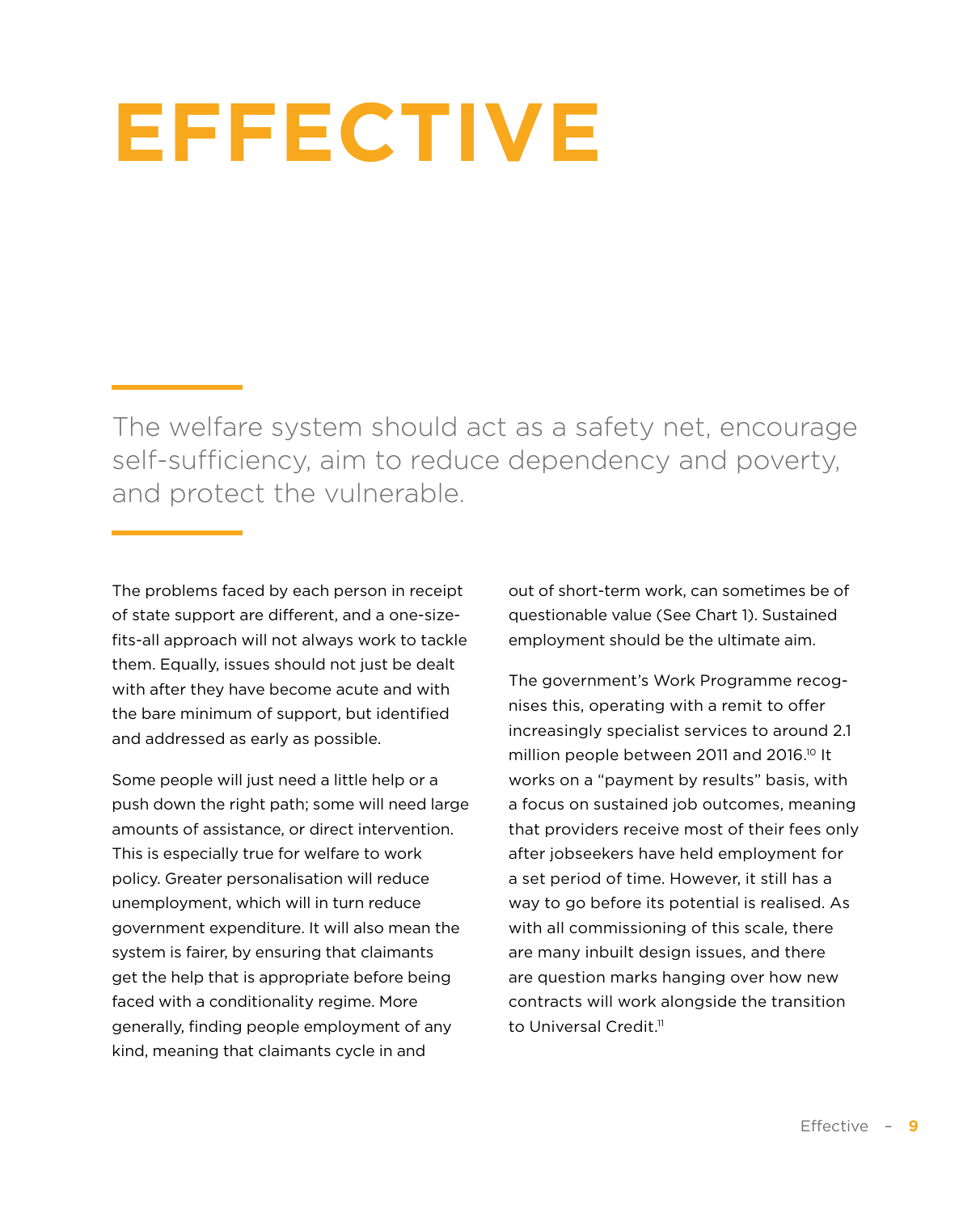Tailored support does not simply mean improving services for the hardest to help, but providing more appropriate support at every level.

The biggest problem that the Work Programme faces is that financial incentives for providers are not properly aligned with a claimant's distance from the labour market. Known as "creaming and parking", help is focused upon those that are closest to the labour market (the creaming), and less resource is applied to those unlikely to enter sustainable employment and generate a fee for the contractor (the parking). Put another way, the payment for getting somebody with many barriers to work into sustained employment does not reflect the difficulty of achieving it. This is not a criticism of providers, who are taking the rational course of action to deliver the best outcomes for the highest number of individuals, but does highlight that the most vulnerable claimants may not always receive the most effective support from the Programme's current design.

Whoever wins the next election will have to make decisions over the next round of Work Programme contracts, and set a course for how employment support should be delivered in the near future. This is not an insignificant set of decisions. Payments to Prime Contractors on the Work Programme are set to total £2.8bn between 2011 and 2020, which is forecast to realise £450m of benefit savings.12 In purely financial terms the stakes

are high, and they are even higher when the waste of human potential through welfare dependency is considered.

Tailored support does not simply mean improving services for the hardest to help, but providing more appropriate support at every level. For those closest to returning to work this may mean a lighter touch approach which allows them to focus on finding employment; for others it may be expanding the New Enterprise Allowance scheme so they can start their own business. Personalised support means exactly that – a focus on tacking the unique barriers each individual has.

Sitting below the big pieces of commissioning, there have been some attempts to move social policy to more targeted interventions. The Troubled Families Programme, for instance, has the potential to better address a range of influences and barriers, including domestic violence, relationship breakdown and physical health problems.13 With a move towards devolution through the establishment of City Deals there is an opportunity for cities to bid for greater autonomy over the functioning of Jobcentre Plus, commissioning of the Work Programme, and support for the hardest to help. This would allow a much more effective joining up of support locally, so that specific community and family issues can be addressed. Ultimately,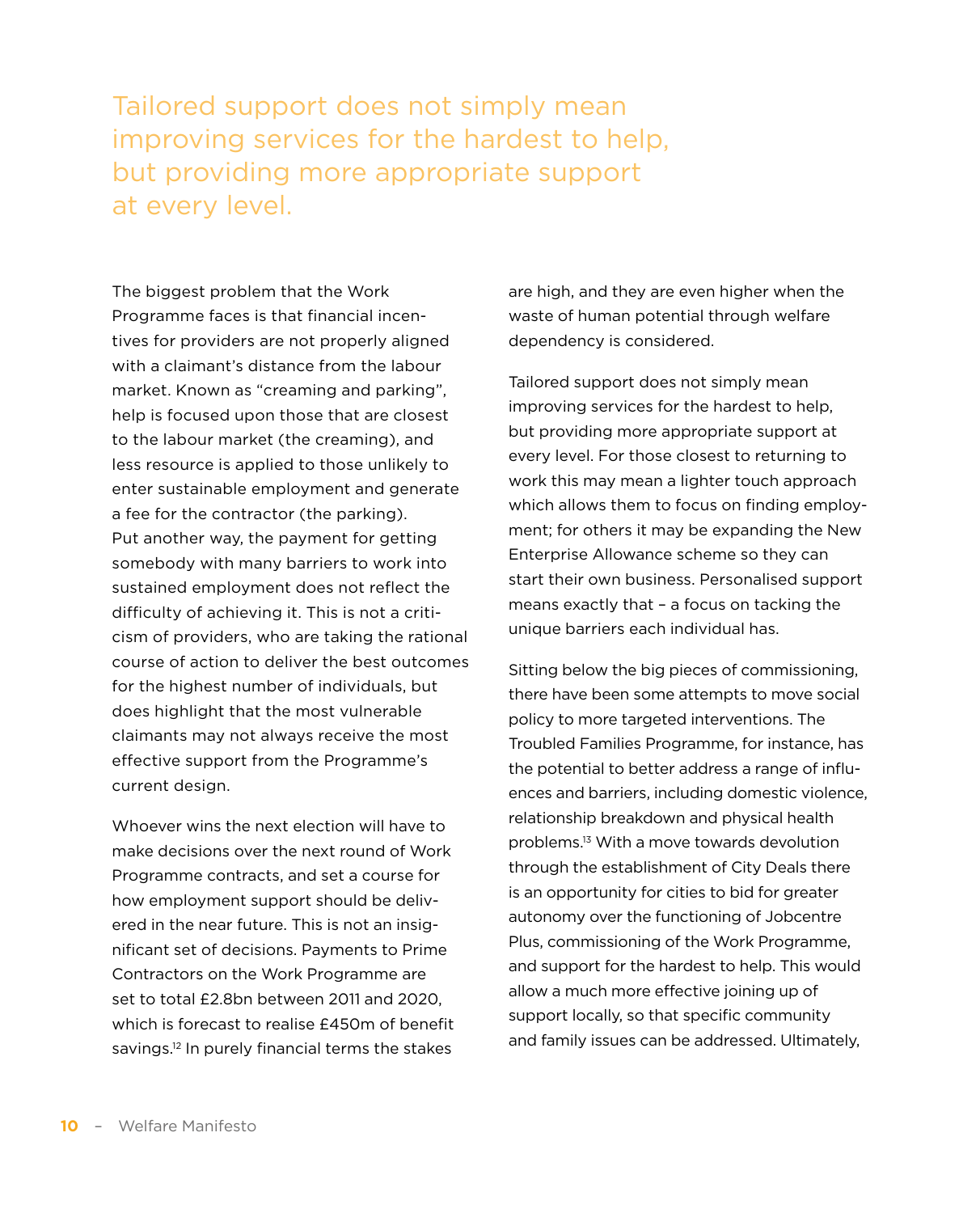<span id="page-10-0"></span>

### CHART 1

Proportion of JSA claimants leaving benefit and entering sustained work

there are very different labour market needs across the UK at regional, sub-regional and community levels (see Chart 2).

At the heart of this is creating a system of appropriate incentives and focussing on long-term solutions rather than short-term fixes. This necessarily means incentivising Jobcentres, external providers, and individuals to find and maintain employment. The way to do this is to fundamentally reconsider what success would mean for an individual and their family, and to evaluate what this should mean for the government. It will mean focussing on the destination rather than the journey, and on outcomes, not processes.

To understand the destination requires a better way of the government measuring its progress. The Child Poverty target is a case in point. Focussing on relative income measures has the potential to skew policy responses that have guaranteed effects on household incomes (in this case, redistribution through Tax Credits).<sup>14</sup> This type of target runs the

risk of identifying only the symptoms rather than the deeper causes of poverty. We should look at the full range of the needs of children, not just measurement of incomes. Measured outcomes should include, at least, quality of housing, family debt levels, and educational attainment.15 In short, effective policy requires a proper understanding of the problem.

### Recommendations

**1.** Support should become more personalised. Different people face different issues which prevent them from finding work and being self-sufficient. As part of this, the Department for Work and Pensions (DWP) should continue with its attempts to develop a diagnostic tool that segments claimants on how they are likely to respond to different interventions. This should be based on the Job Seeker Classification Instrument used in Australia, which analyses 49 questions to identify 18 risk factors of long-term unemployment.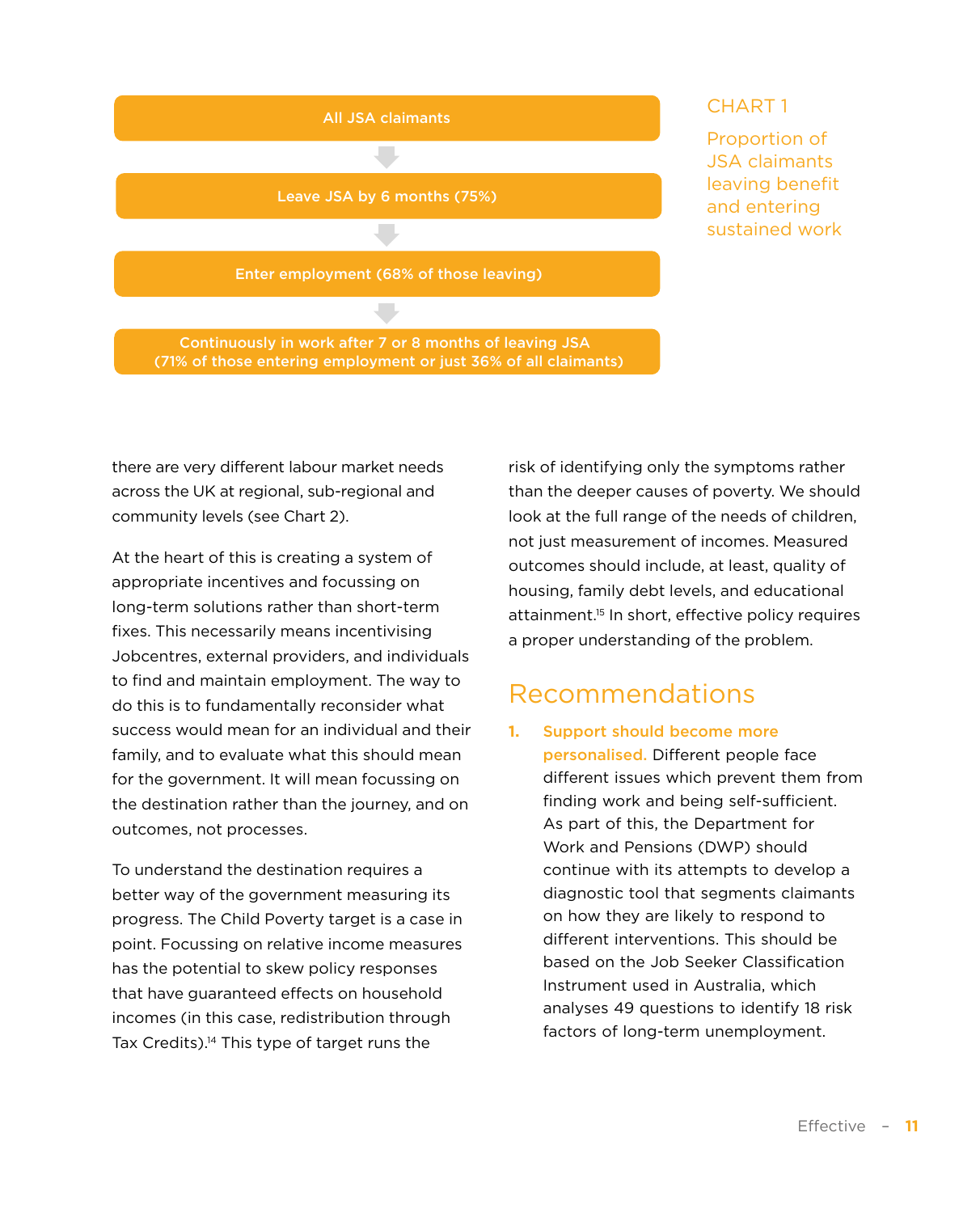#### **FACT 1**

"11 per cent of adults (5.3 million people) in the UK experience,

#### **FACT 2**

The risk factors range from access to transport to phone contactability. Where particular barriers are identified further assessments are undertaken so that the claimants can be referred to the most appropriate service.

- **2.** Future iterations of Work Programme contracts should have better incentives to help the hardest to help. Contracts should be based around claimants' distance from the labour market, rather than just primary benefit type and claim. This ultimately means that differential pricing is used to reflect claimants' degree of barriers to work. Providers should likewise be incentivised to place some claimants in "mini jobs" below 16 hours a week, which could play a role in supporting the hardest to help back into the work place. To better support the Programme's ability to adjust for local labour market conditions, alternative arrangements such as commissioning on Local Enterprise Partnership boundaries should be explored.
- **3.** Specialist provision for those who have not so far found employment through the Work Programme should be established. Creating a 'Route2Work' scheme would help around 65,000 people who exit the Work Programme each year. Unlike the Work Programme, social enterprises and specialist charities would be paid upfront to provide intensive and personalised employment support services, to avoid the cashflow problems that smaller providers experience in a payment by results system. This could include building employment skills by working in a social enterprise, or joining up health and social care with employment and skills support. In general, groups in the community who understand the local labour market will be better placed to provide people the help they need to find work.
- **4.** Local approaches should be enabled by making funding follow individuals to a suitable provider of their choice, rather than commissioning services directly. A system which funds local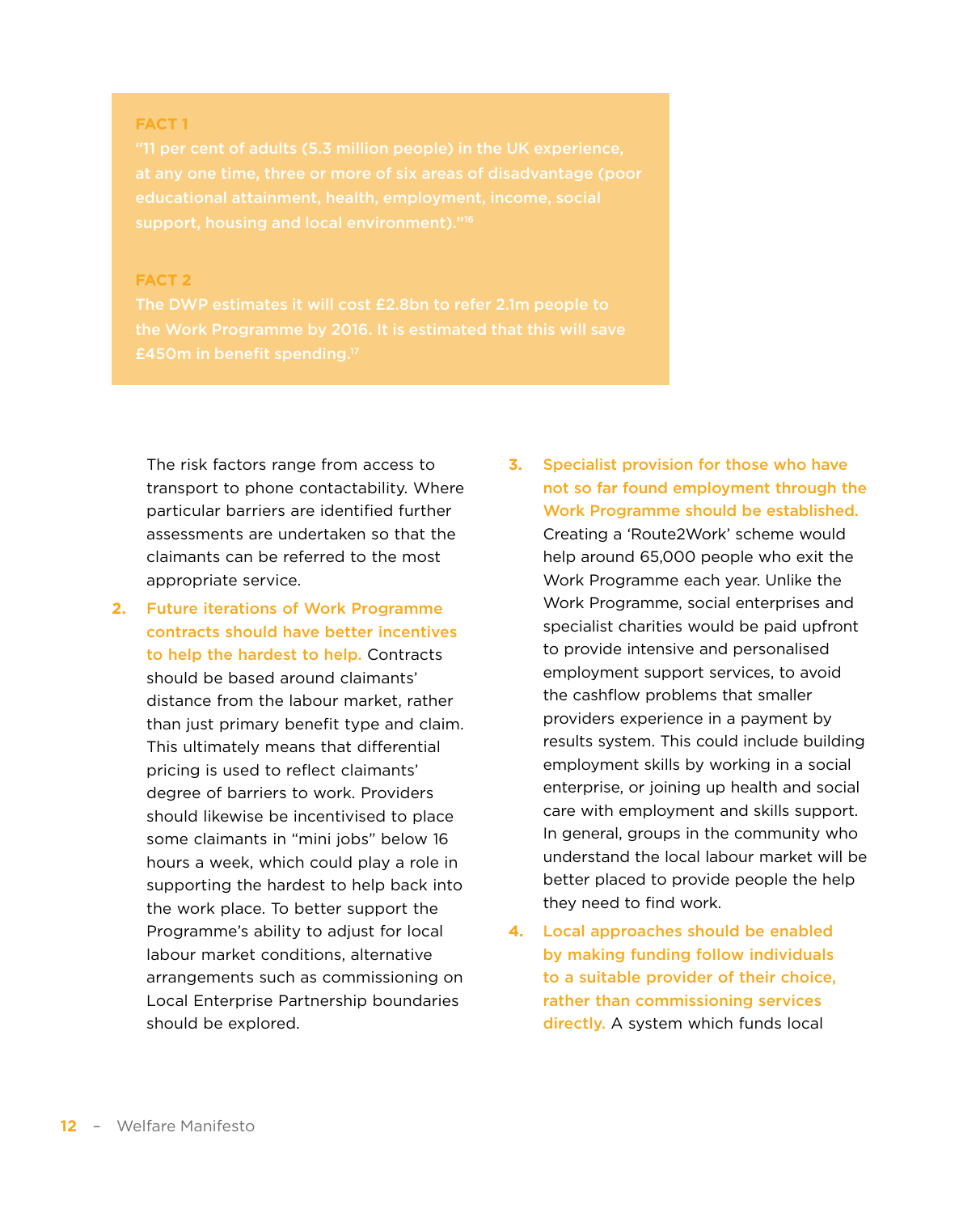

### CHART 2 ONS: Claimant count rate by region

and innovative approaches is preferable to directly commissioning large-scale programmes. It allows providers to be more responsive, increases the options available to individuals, and avoids the pitfalls of large-scale government commissioning.

**5.** Measures of success for Jobcentre Plus (JCP) and other providers should be evaluated on the basis of sustainable employment rather than how many people leave benefits.

Measures could include outcomes payments tied to the individual's future earnings, tied to a sustained period in work, or tied to measures such as being off Universal Credit and out of poverty. While short-term measures can be useful in public policy to achieve a desired aim quickly, we should encourage interventions with long-term gains, rather than temporary outcomes.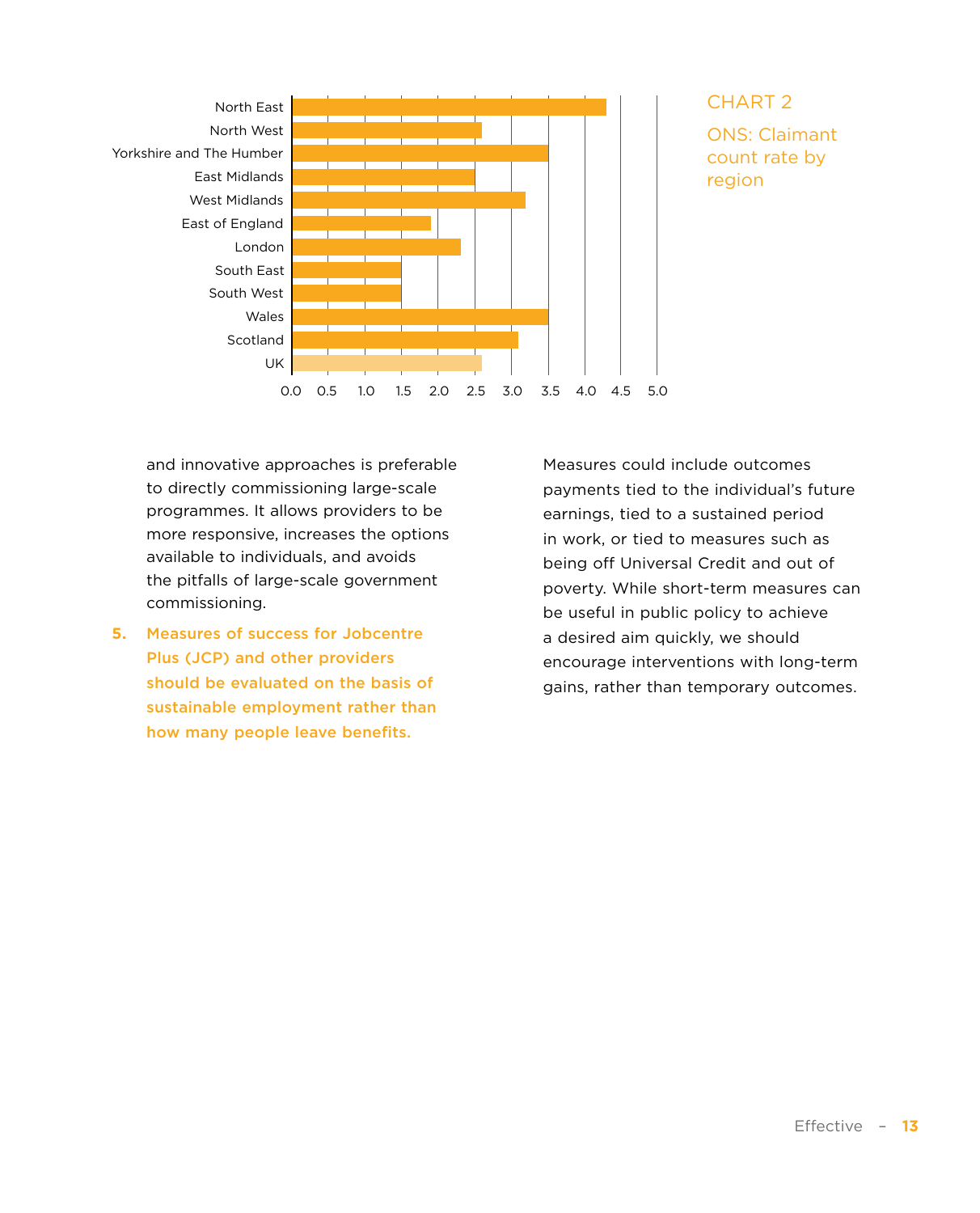## <span id="page-13-0"></span>**FAIR**

People in receipt of out of work benefits should do everything they can to try to find employment. There should be an accepted set of rights and responsibilities, backed up by a fair system of enforcing them.

The concept of rights and responsibilities is at the heart of our welfare system. It is fair that the most vulnerable in our society are protected, but it is also fair they are asked to do whatever is feasible to reduce their dependence on the state and taxpayers.

It should be emphasised that the large majority of the unemployed are making great efforts to find employment, and it is only a small minority for who this is not the case. Despite this, it should not be possible to get something for nothing, and it is reasonable to place conditions on the receipt of benefit. Having a system of conditionality necessarily means that there must be sanctions for those who do not fulfil their side of the bargain.

At their best, sanctions can influence behaviour by stimulating short term participation in programs that may assist claimants' attempts to find employment. But longer-term negative effects on earnings and hardship have been regularly identified. The implication of these findings is the importance of applying sanctions as fairly as possible, and ensuring that they are aimed at maximising the shorter term positive effects, and minimising any of the problematic long-term effects.<sup>18</sup>

Sanctions and conditionality do not exist for their own sake. Their purpose is to be part of a wider strategy to return people to work as quickly as possible. People should only be sanctioned when they have not met the requirements placed upon them,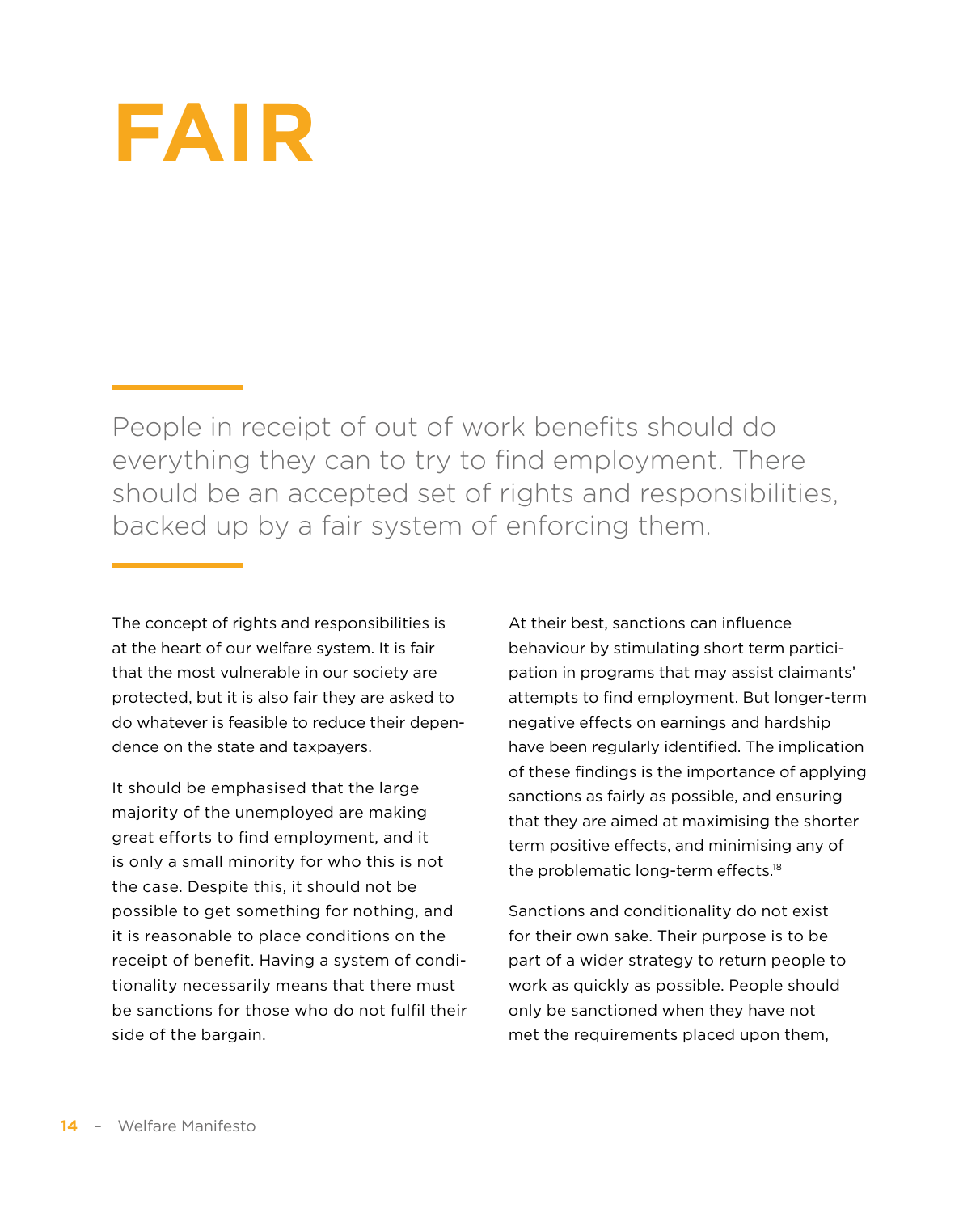

#### CHART 3

Oakley Review of Sanctions: Decisions to apply sanction for those on mandatory<sup>19</sup> schemes, by scheme

and the sanctions should be proportionate. This becomes even more important under Universal Credit, with the prospect that those in-work will be subject to some form of conditionality. Policy Exchange has estimated that around 1.3 million people could be affected.<sup>20</sup>

These are not trivial issues, and Policy Exchange has previously estimated that around 14% of the claimant count is referred for sanctions, and 6% sanctioned each month.<sup>21</sup> This means the requirements placed on claimants need to be clearly communicated, ensuring that sanctions are only received by those who are not making genuine efforts to find work.

The government has made progress in this area, with the introduction of the Claimant Commitment to make expectations of claimants explicit.<sup>22</sup> Similarly, attempts to simplify

the system may help reduce confusion, and the government has focused on how to deal with a number of discrete issues, from the communication of sanctions for those on the Work Programme (see Chart  $3$ ),<sup>23</sup> to how to implement in-work conditionality.<sup>24</sup>

These moves reflect a desire to get the system, and decisions, correct the first time. However, this is not always the case. For example, Policy Exchange has previously estimated that around 68,000 people a year wrongfully receive a 'first, lower tier' sanction that is later overturned. This amounts to around 29% of people within that category (See Chart 4).25 If decisions are consistently wrong, then something needs to be done to mitigate the impact of those wrongful decisions.

There is also a wider risk that sanctions can have a counterproductive effect for certain groups – causing them to become distracted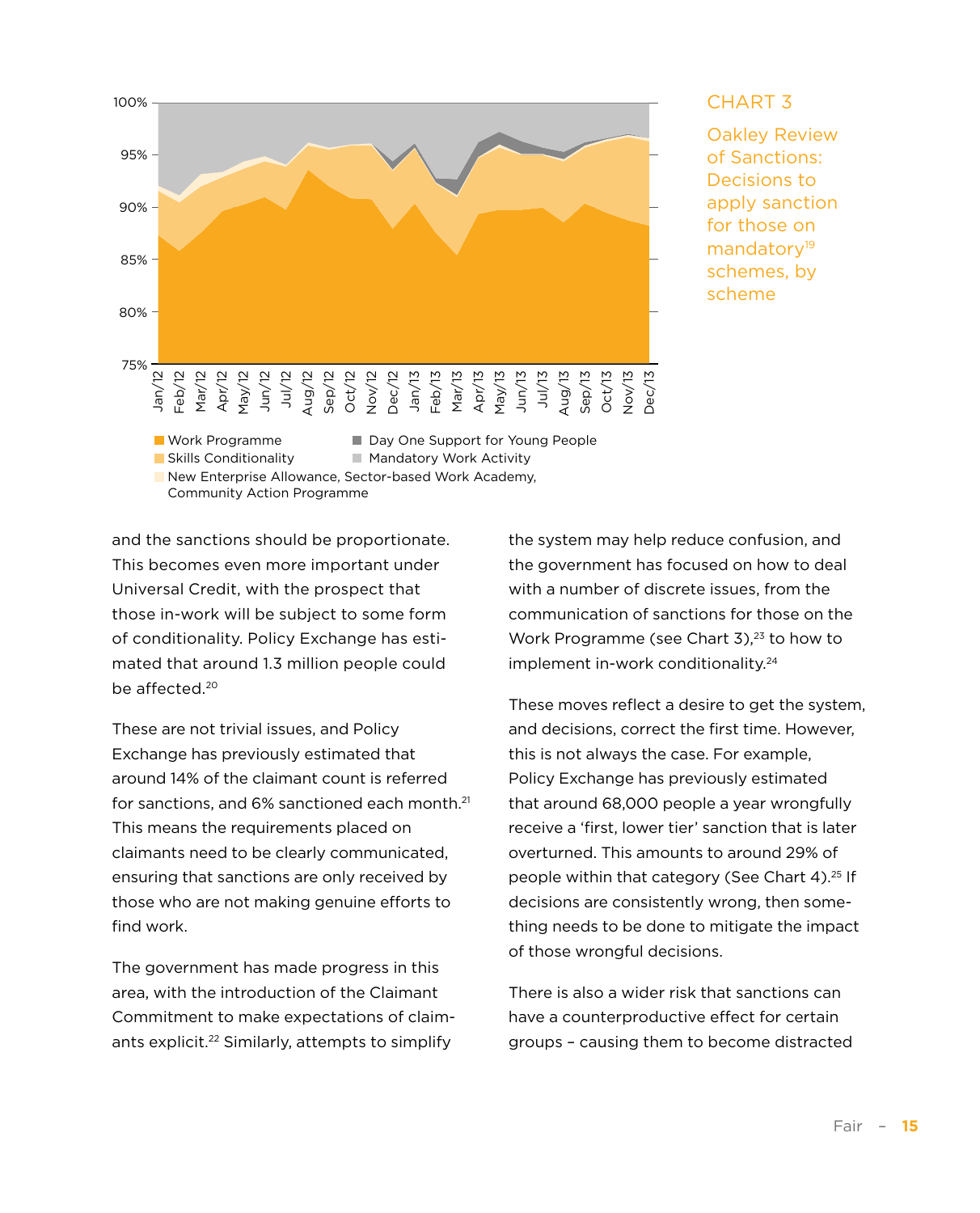## <span id="page-15-0"></span>**FACT 3 49%** The percentage of the public who believe that tho<br>**49%** who refuse job offers or interviews should "lose a their basic needs." 26

#### **FACT 4**

from their jobsearch. This does not mean that the principle is wrong, but rather that the form the sanction takes can be inappropriate in certain circumstances. Whilst most do not contest the principle behind them, there is an open question as to whether they could be improved.

Of course, perceptions of fairness are arbitrary to an extent, and perceived unfairness in the welfare system can take many forms. Somebody over the age of 25 can receive income based Jobseeker's Allowance at a rate of £72.40, the same amount as somebody that receives Contributory Jobseeker's Allowance that reflects work history. This could be regarded as unfair. As could the policy that some people's benefits are capped at £26,000 (which, depending on your view point could be too high a cap, or an unjustified way of controlling benefit expenditure on individuals with high housing costs and large families). It is the responsibility of government to justify why the welfare system is constructed in the way that it is. Not doing so fosters resentment; this, in turn, can result in bad policy decisions.

### Recommendations

- **6.** Conditionality should continue to be at the heart of our welfare system, with rights and responsibilities communicated effectively. In return for receiving support, it is reasonable to require individuals to do all they can to find work. This means setting proportional conditions on benefit receipt, based around encouraging actions to help people return to work. A system of conditionality cannot work if people do not understand what is required of them, and why they should carry it out. The Claimant Commitment is a welcome step towards ensuring they have the necessary knowledge, and similar steps to publicise and explain the welfare system should be undertaken.
- **7.** Non-financial sanctions should be considered as part of enforcing the conditionality regime. Removal of benefits for minor offences can cause hardship, with evidence suggesting that a significant proportion of food bank referrals result from benefit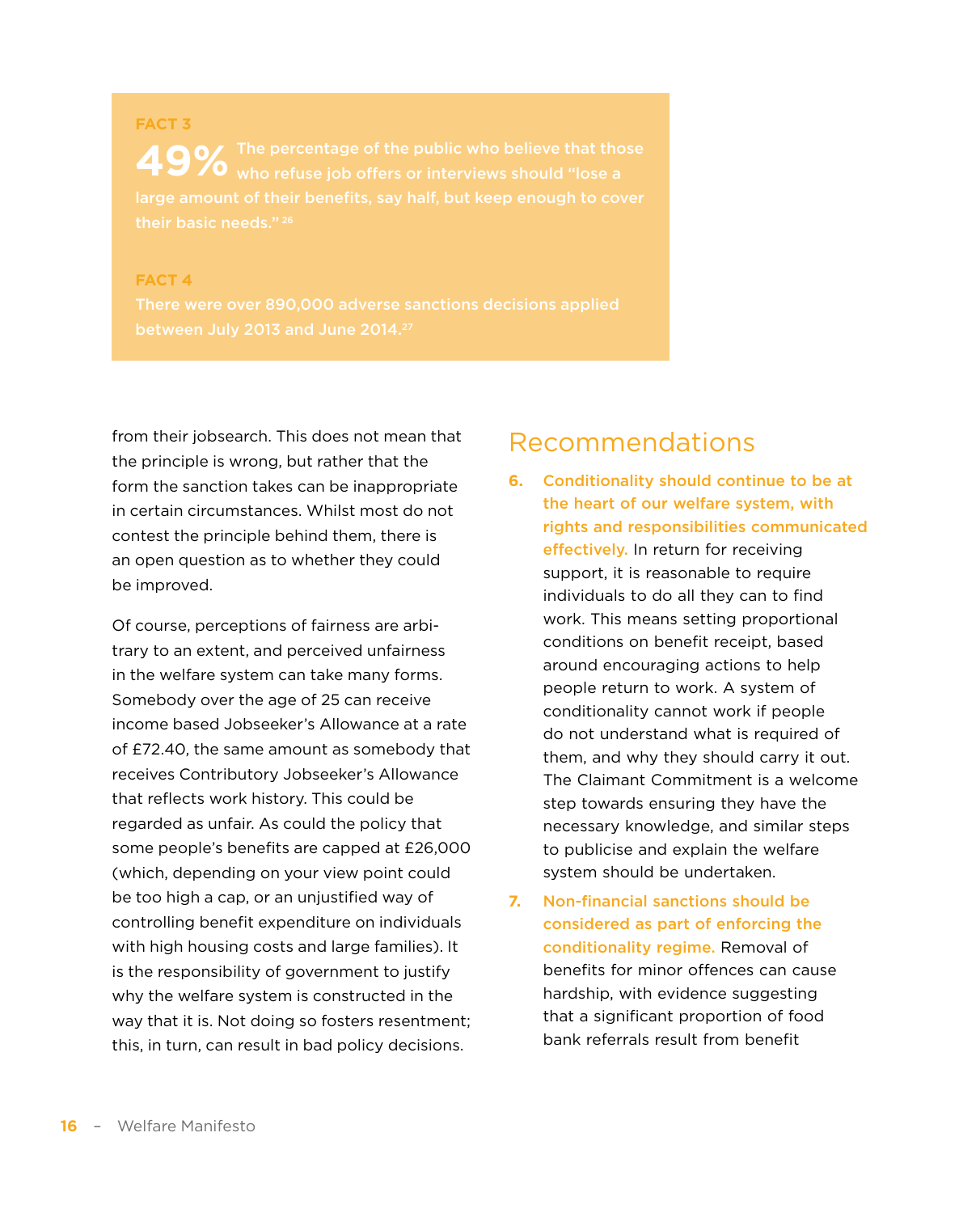

Of those who lose their jobseeker's benefits for a minor first time breach of conditions:



That means

**68,000** people a year see their benefits withdrawn for as long as 4 weeks CHART 4

The amount of people incorrectly sanctioned

stoppage. There are several options for non-financial sanctions – such as increasing sign-on requirements, paying benefits on 'yellow cards', or different work activities. The important aspect is ensuring that these approaches are properly trialled and the feedback is used to inform future policy choices.

**8.** The DWP should pilot different interventions to determine how claimants will respond to in-work conditionality. A stated aim of government welfare policy is to help claimants of in-work benefits to sustain their jobs for longer and increase their earnings. However, existing evidence tells us that this can be extremely difficult for individuals with relatively low levels of qualifications, and for employees in low-income jobs.<sup>28</sup> There are three areas in which DWP should undertake pilots to inform future policy decisions:

testing variations in signing-on regimes that in-work claimants face; financial incentives for claimants, such as shares in any benefit savings realised from in-work progression; and, financial incentives for jobcentre advisers that help claimants to progress in-work.

**9.** External contractors such as Work Programme providers should have a greater level of flexibility in applying conditionality. Currently, at least some issues with incorrectly applied sanctions arise because Work Programme providers are contractually obliged to report attendance and compliance issues. They can apply no discretion about minor breaches of conditionality. Frontline advisers should have more flexibility in applying the conditionality regime, which would make the system more effective.29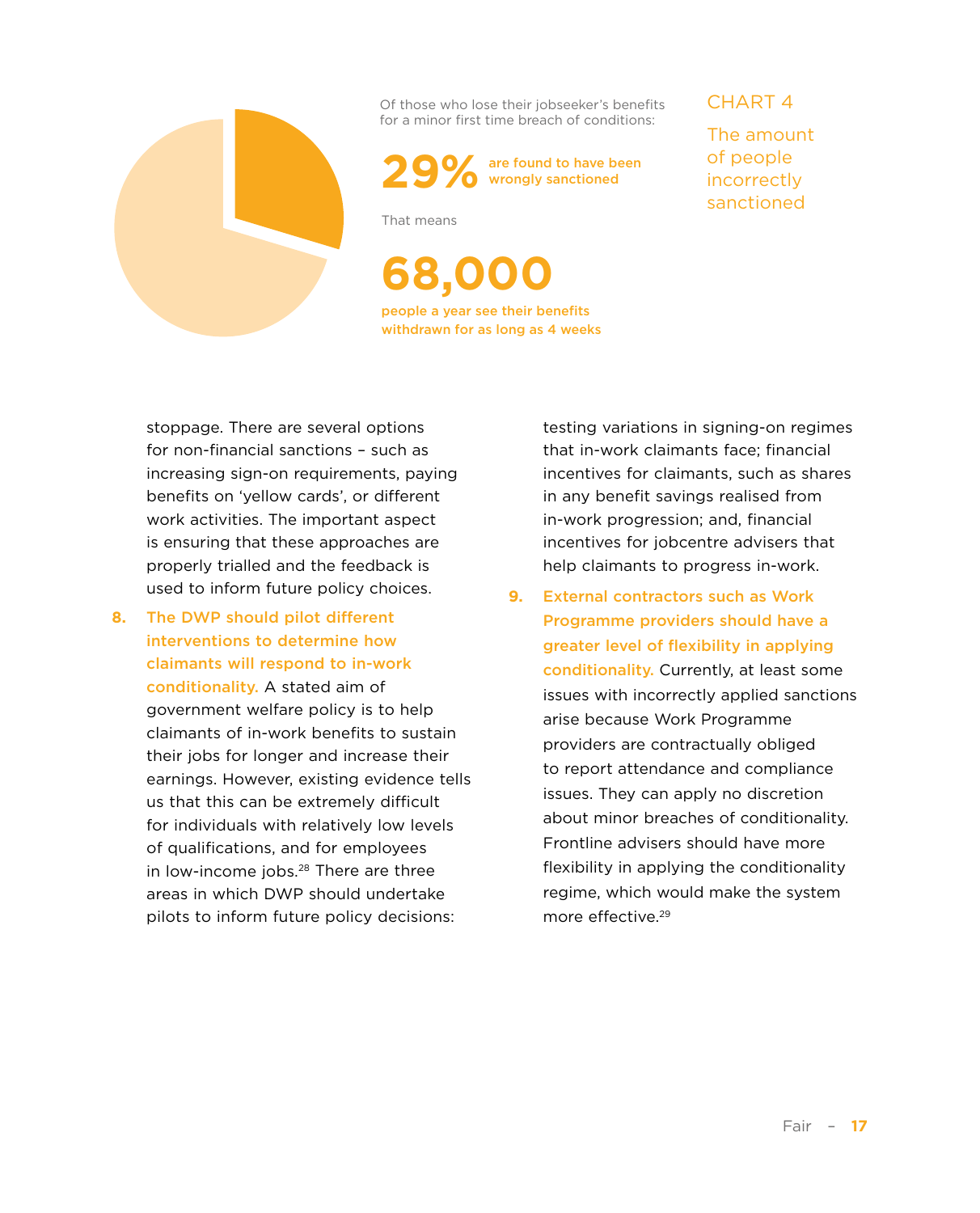## <span id="page-17-0"></span>**AFFORDABLE**

Welfare accounts for around 30% of all government expenditure each year, and this figure is set to increase. Commitments to deficit reduction over the course of the next Parliament have triggered a debate about social security spending in the short-term, but an ageing population necessitates a debate about social security spending in the long-term as well.

The repair of the public finances has dominated the economic debate in the current Parliament, and is likely to continue to do so after the General Election in 2015. The Coalition has performed well at checking the historic increase in welfare costs (See Chart 5), but at around a third of all state expenditure, the cost of social security programmes will have to be considered in any future government's attempts to achieve spending reductions.

The majority of welfare expenditure is justifiable, but we need to make sure that resources are being spent as effectively as possible.

Saving small sums of money whilst ridding the system of anomalies is worthwhile, if only to help reduce negative perceptions of the welfare state. For example, limiting the award of the Winter Fuel Payment to people living in warmer countries than the UK will only reduce the welfare bill by around 0.0001%, but doing it makes for a fairer system.

Universal benefits are also an area that can create perceived unfairness. Some argue that switching from universality to means testing would stigmatise those that continued to be eligible, and would be a complicated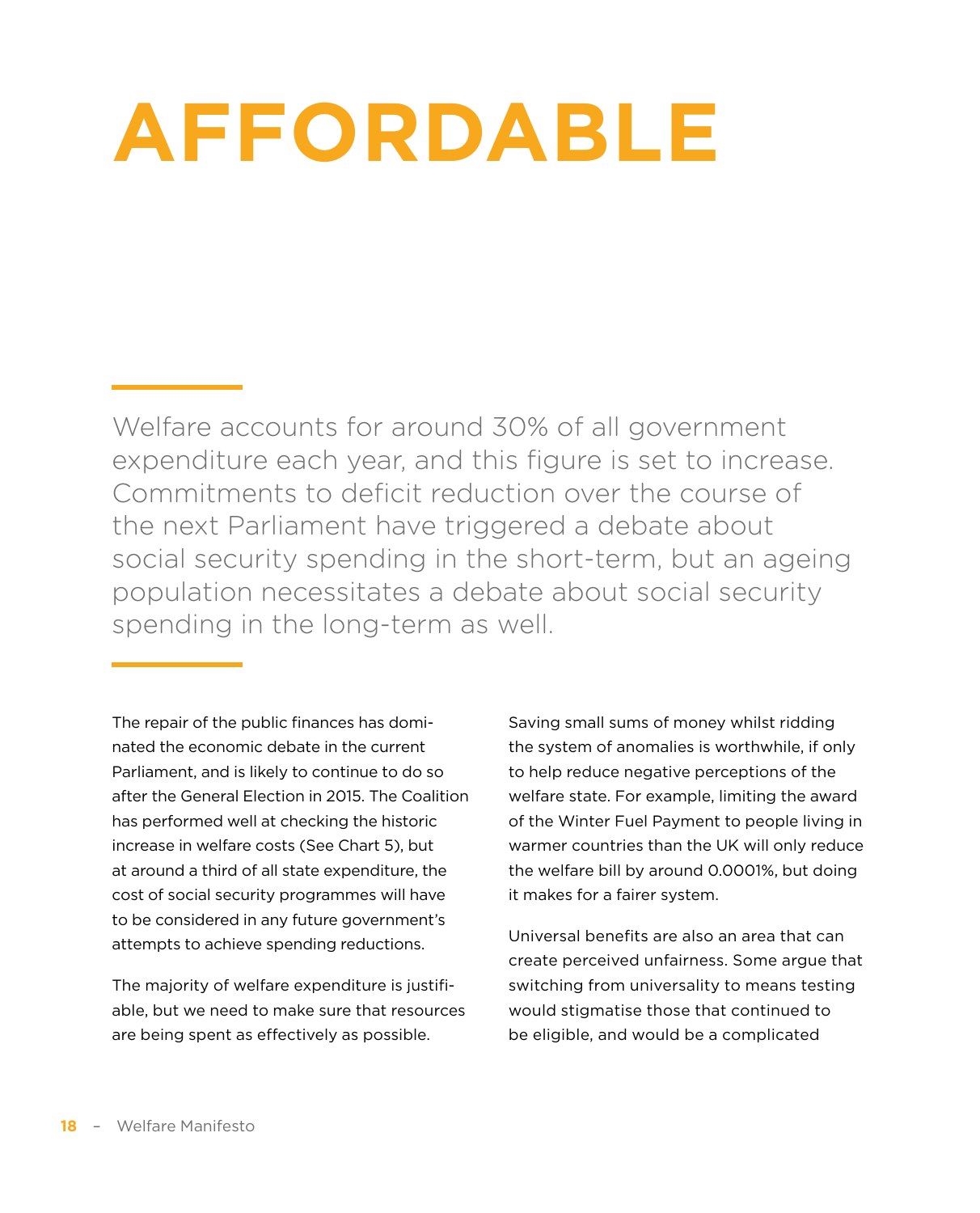74% of people believed that Winter Fuel Allowance should only be available for those with income or savings below a certain level.

process. The simple fact is, though, that universal benefits are currently paid to some people that do not need the support. Universal pensioner benefits are a prime example. Despite general public support for the nature of the payment, there is some public acknowledgement that they are too generous: in 2012, 74% of people believed that Winter Fuel Allowance should only be available for those with income or savings below a certain level.30

Entirely eliminating quirks and reforming universal payments will not, however, alter the long-term outlook for the public finances in a meaningful way. An ageing population will see the State Pension – and as a consequence the entire welfare bill – growing as a share of GDP in the coming decades. $31$  Indeed, the State Pension already consumes over 40% of everything that is spent on welfare (See Chart 6).

The Office for Budget Responsibility has said that upward pressure on State Pension spending over the long term will come from the "Triple-Lock" method of uprating.32 The government has argued that this is justified because pensioners cannot easily adjust their circumstances to gain further income, as someone of working age would be able to do.33 While other benefits are frozen or capped, and while annual inflation and

earnings growth are currently running below 1.5%, the State Pension is guaranteed to rise by at least 2.5%. There have been calls from across the political spectrum for this system to be scrapped to save money, with both the Fabian Society and the Institute of Economic Affairs questioning its viability.<sup>34</sup>

Beyond changing eligibility or limiting payments, the government can reduce welfare spending by addressing its fundamental causes. Government expenditure on Housing Benefit is expected to be £24.6bn in 2014/15, up from £15.6bn in 1994/5, driven by an increase in market rents.<sup>35</sup> Addressing the UK's housing supply shortage could have positive impacts for this area of government spending. In general, there needs to be more recognition of how changing eligibility in one part of the system may impact on other areas of government spending, such as Local Authorities.

A cap on welfare spending from 2015/16 to 2018/19 was introduced in the 2014 Budget. If it is forecast that the cap will be broken, the Government must explicitly either increase the cap, explain why the breach is justified, or reduce the welfare spend. This should provide greater transparency on what the state actually spends on social security, but several benefits are excluded from inclusion, including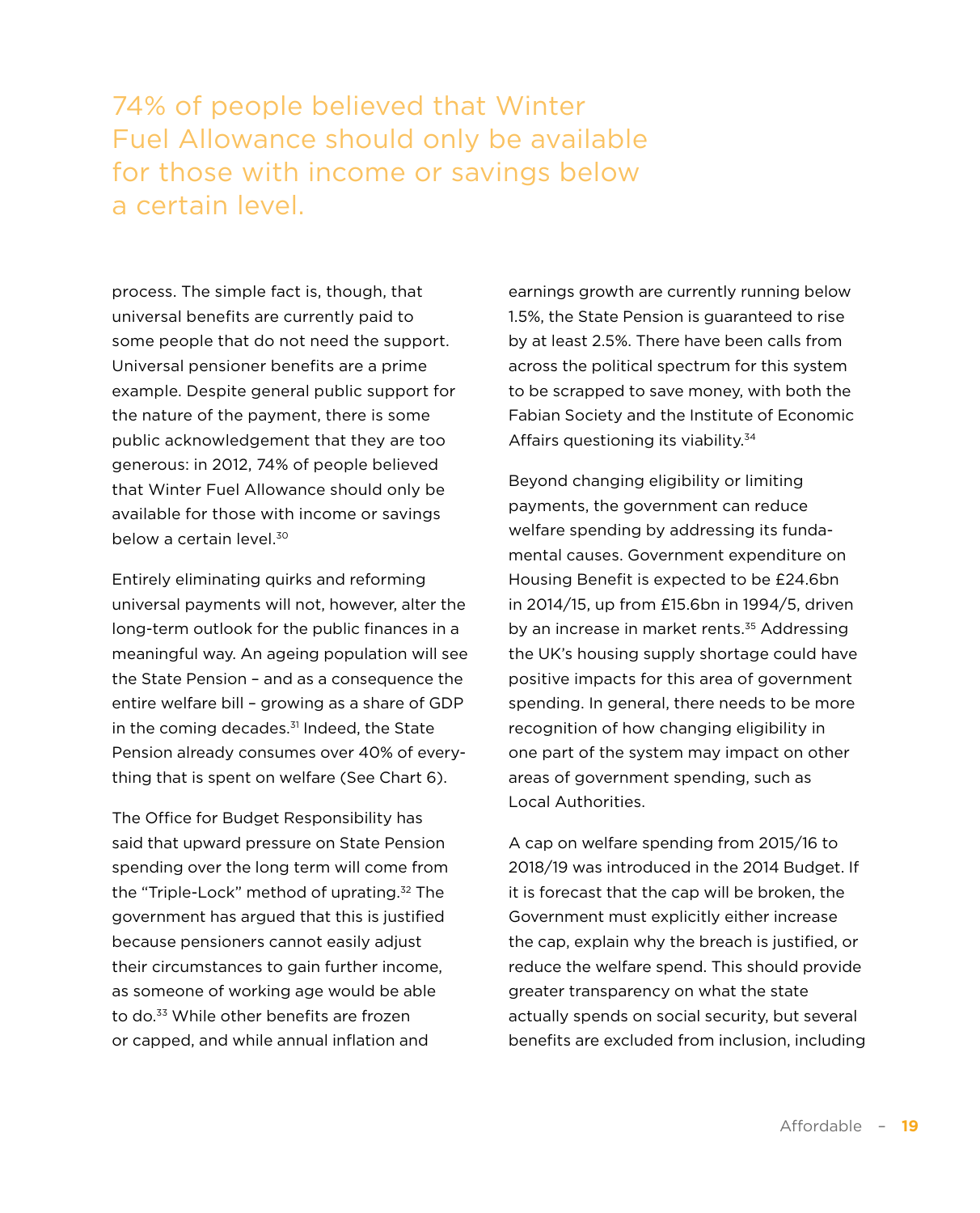<span id="page-19-0"></span>

## Total welfare spending in

Jobseeker's Allowance, passported Housing Benefit, and the State Pension.

Confronting the costs of welfare is not optional, either in the next Parliament or over the next ten Parliaments. As a start, we should aim to root out waste and increase fairness, regardless of whether that saves the Exchequer tens of millions, hundred of millions or billions of pounds. But even entirely eliminating waste would not be the end of the story; the older the population gets, and the more of national income that pension costs consume, the more there needs to be a debate about what we want our social security system to be.

## Recommendations

**10.** The State Pension should be included in the Welfare Cap. It makes sense that Jobseeker's Allowance and Housing Benefits should be left outside of the

Cap because spending is dependent upon the economic cycle, and is more difficult for the government to control. The costs of the State Pension, however, can be controlled by government. This does not mean limiting increases in the State Pension, but does mean that a more accurate picture of welfare expenditure would be presented.

**11.** Greater use should be made of the City Deals process to pilot and test new ideas that save money. Under this model, local areas could keep benefit savings that are realised by pilot programmes that get people into work and off welfare. The intended consequence of this would be allowing local areas the freedom to be innovative when reducing the benefits bill. As an example, benefits over a multi-year period for whole cohorts of claimants could be rolled up and given in a lump sum to a local commissioner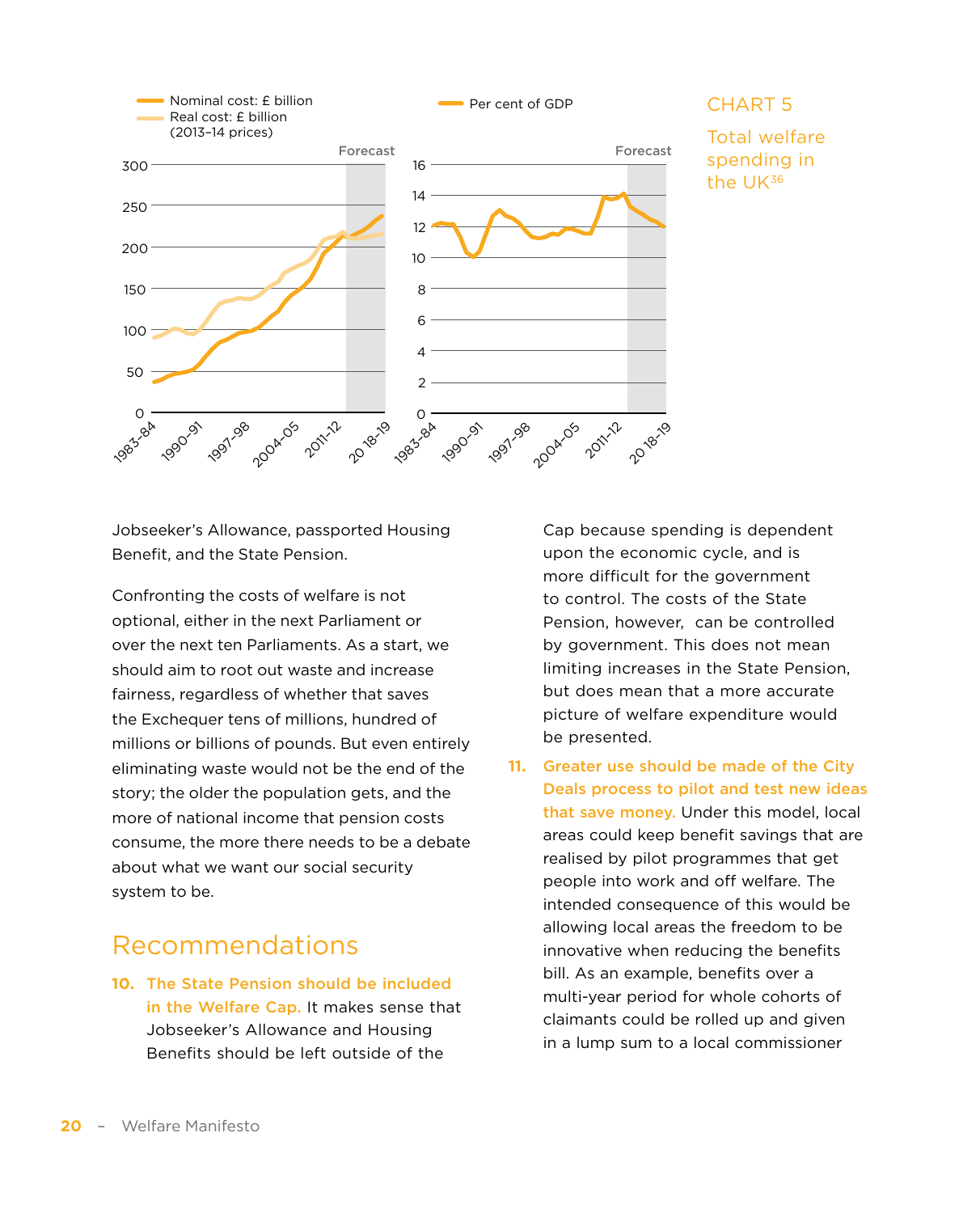### **FACT 5** Welfare payments will take up 28% of all Government expenditure in 2015/16.37

#### **FACT 6**

of services. This could apply to specific types or groups of benefit claimants, or the benefit costs of particular areas or estates. Commissioners would then hold responsibility for coordinating and joining up support services and reimbursing DWP for any benefit costs over the contract period. Any savings from large portions of the group moving into work could be kept by the local organisation: providing sharp incentives to provide effective services.

**12.** Eligibility for child benefit should be capped at four children, and the payment level tapered from the first child to the fourth. Some evidence suggests that the marginal cost of an extra child reduces as family size increases<sup>39</sup>, which is inconsistent with the design of the current system where every child after the first is awarded an equal payment. Polling suggests that public opinion believes that Child Benefit payments for an unlimited number of children are unfair. This reform could be introduced at a point in the future so that potential recipients are fully aware of the number of children that would be eligible when making decisions over family size.

We estimate that this policy would save approximately £1bn by 2019/2020, if introduced in 2016/17 and accompanied by uprating limits.

**13.** The Winter Fuel Payment should be changed to an opt-in system.

This would maintain universality, as everybody currently eligible still would be. But it would bring the payments in line with other parts of the welfare system, where eligible recipients have to make a conscious choice to receive them. Currently, the majority of these payments are made automatically meaning that they are passively received. To protect low income recipients, those in receipt of Pension Credit could retain automatic payment. This has the potential to save the Exchequer £400m per year.

**14.** The Benefit Cap could be changed to a two-tier system to reflect regional differences in incomes and housing costs. The cost of living varies across regions, and both Labour and the Conservatives have indicated that regional differences in the cost of living could be reflected in welfare design.40 The first stage in creating a regionalised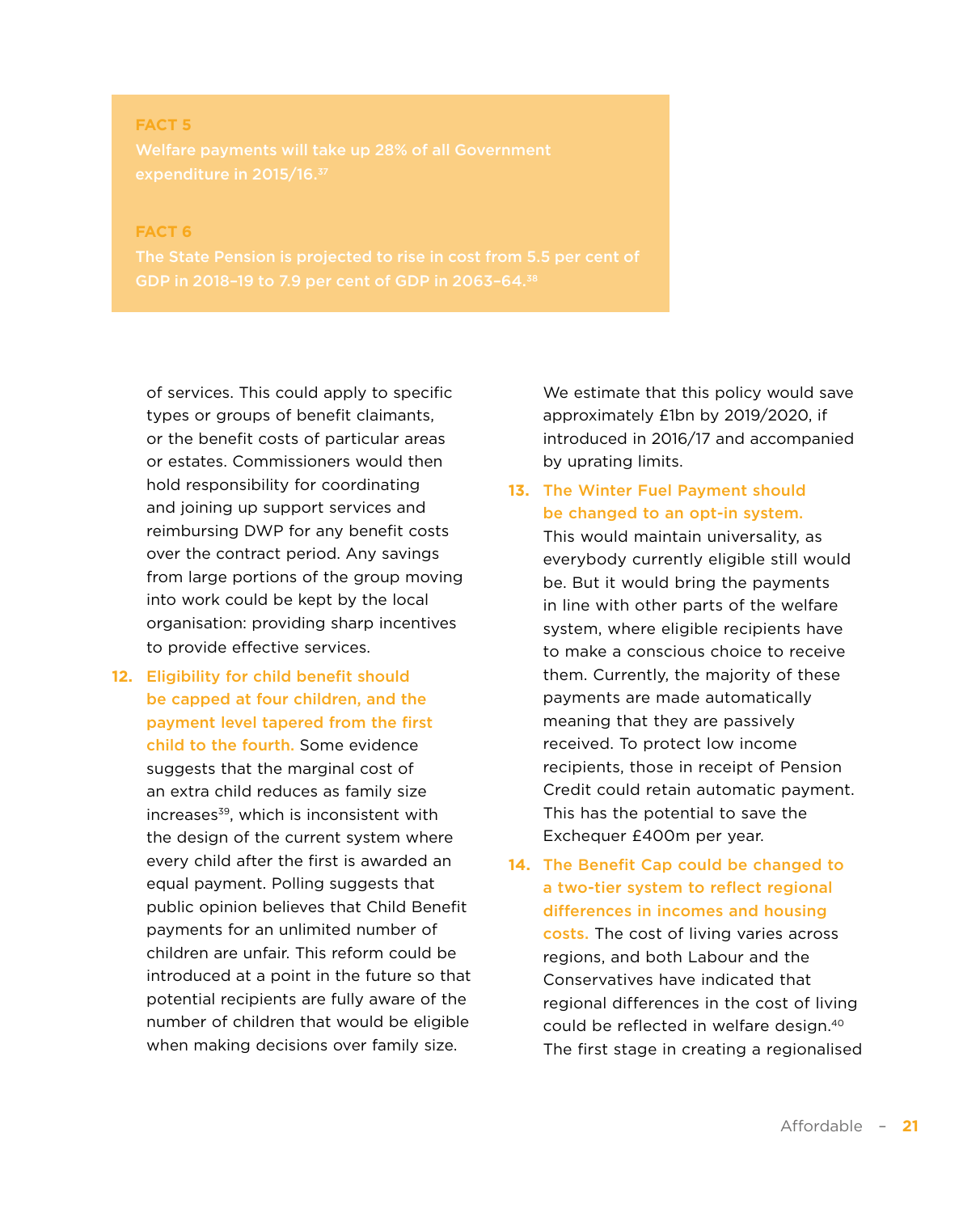

### CHART 6

OBR: Welfare spending by type of benefit<sup>41</sup>

system would be to create two levels of Benefit Cap, one for London and the South East where average incomes within the UK are highest, and one for the whole of the rest of the UK. The level of the two caps could be set to reflect the relative difference between the lowest average income region in

London and the South East, and the highest average income region in the rest of the UK. There would be a choice of what level to put the higher cap area at. It could be the £26,000 currently in place; it could be higher or it could be lower.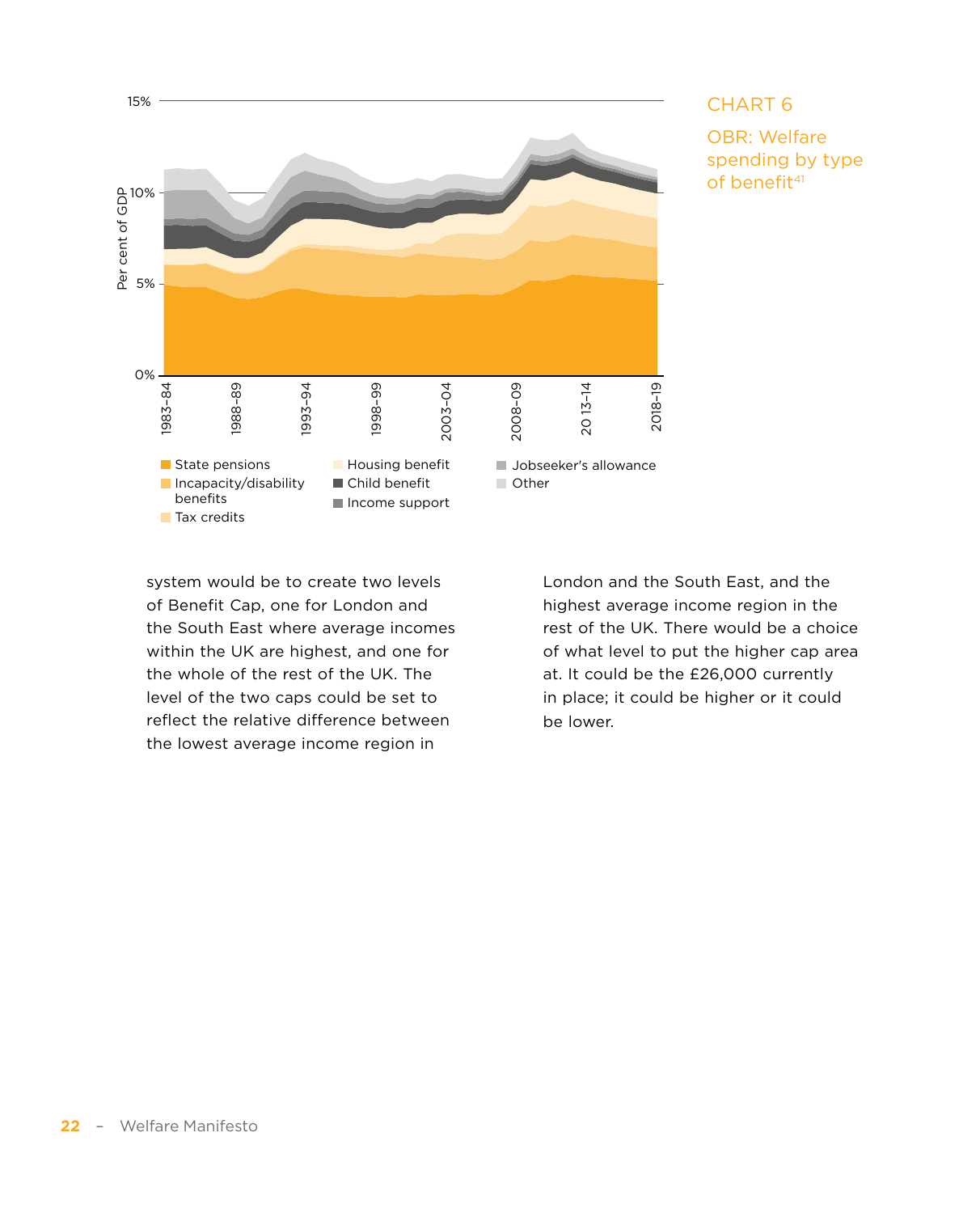# <span id="page-22-0"></span>**REWARDS CONTRIBUTION**

There is a lack of faith in the welfare system, with many feeling that the contributions that they put in do not count. A sustainable system has to reward what people have put in, whilst not compromising a base level of welfare.

The role of contributions in working age welfare has been eroded over a number of years (see Chart 7). Alongside this, the government's method of funding contributory benefits – with the large majority of the cost attributed to the State Pension – has essentially become "pay as you go". National Insurance (NI) revenue meets benefit expenditure for the same year, rather than pay for the benefits of the contributing individual in the future.42 NI is now a form of taxation, rather than a system of insurance.

The contributory principle is supported by the public. 49% of respondents to a 2012 poll believed that unemployment benefits should "only be available to those who have contributed into the system $43$  ... regardless of their level of need,"44 and a 2013 poll suggesting that 68% of people believe that "you should only benefit from state services if you have been paying into the pot which funds them."45

Perceptions that those on welfare are receiving 'something for nothing' have grown. Six in ten people think that benefits are "…too high and discourage [the unemployed] from finding jobs", more than twice the proportion that thought the same thing 20 years ago.<sup>46</sup> This has resulted in politicians paying an increasing amount of lip service to restoring contribution, with little action. The Labour Party has gone the furthest, with a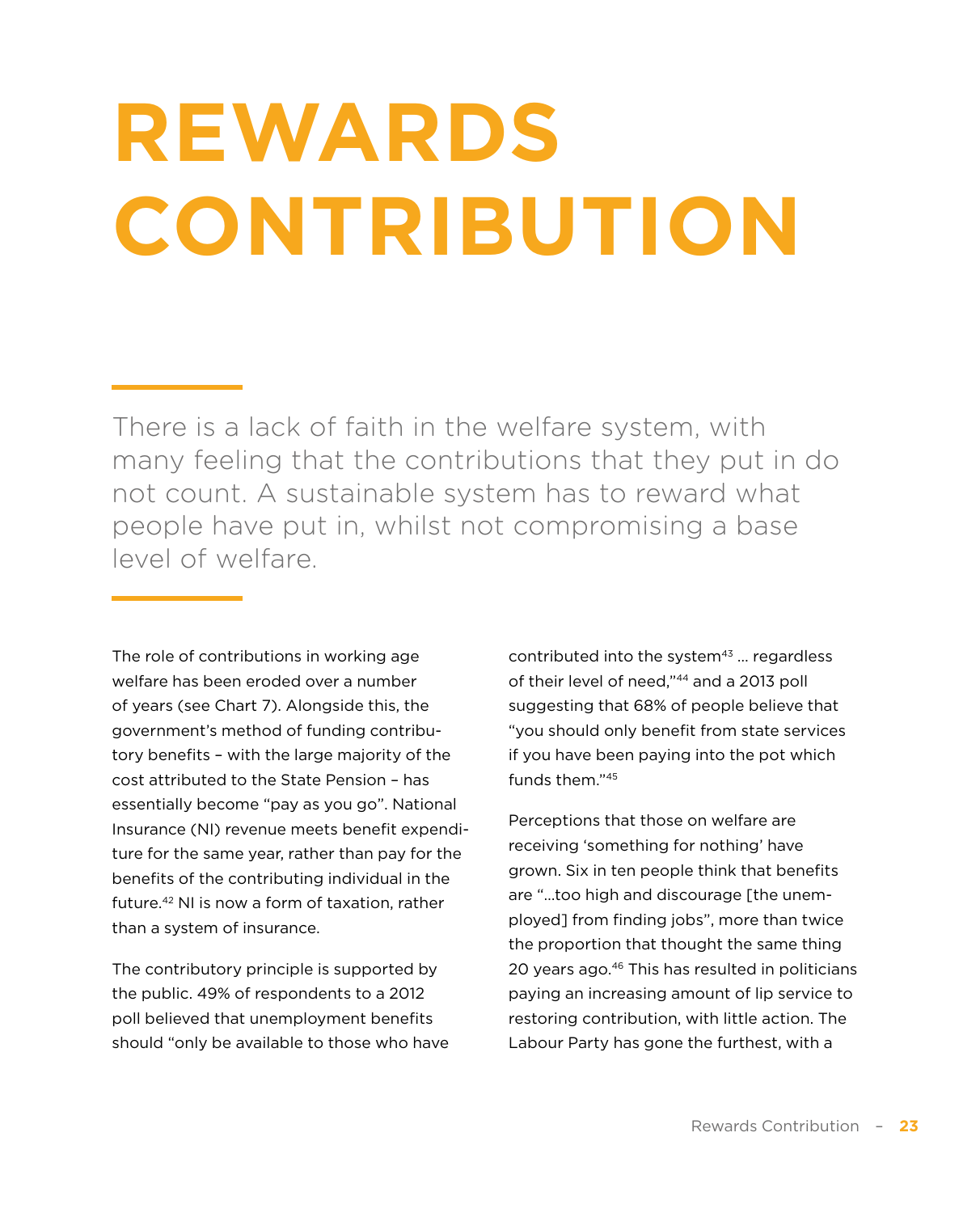

### CHART 7

Historic expenditure on working age welfare

proposal to increase Contributory Jobseeker's Allowance by £20–£30 a week for a set period if a recipient has worked for more than five years.<sup>47</sup>

But this is little more than tinkering. If we are to properly restore the principle that contributions count, it is necessary for there to be a complete step-change in how we view welfare and contributions. An entirely new design needs to be introduced, which utilises a combination of personal welfare accounts and a system of collective private insurance (see Chart 8).

Under this system, every worker in Britain would contribute a small proportion of their weekly earnings into both a new nationwide unemployment insurance scheme and a personal pot called *MyFund*. To make sure workers do not lose out, the government would offset the cost of participating

in the scheme through a reduction in NI for employees.

The insurance scheme, run by the private sector but guaranteed by the government, would cover the costs of the first three months of unemployment. Should a person remain unemployed after three months then they could draw down the contents from their *MyFund* account to support themselves, or – if their funds were insufficient – they would be supported by Universal Credit.

People would be able to build up their fund over the course of their working lives, drawing down on it in times of need, such as to retrain for a new profession. Upon retirement, any money left in an individual's account would go towards their pension package. In order to ensure that the system recognises employment rather than ability to pay, the funds put in after purchasing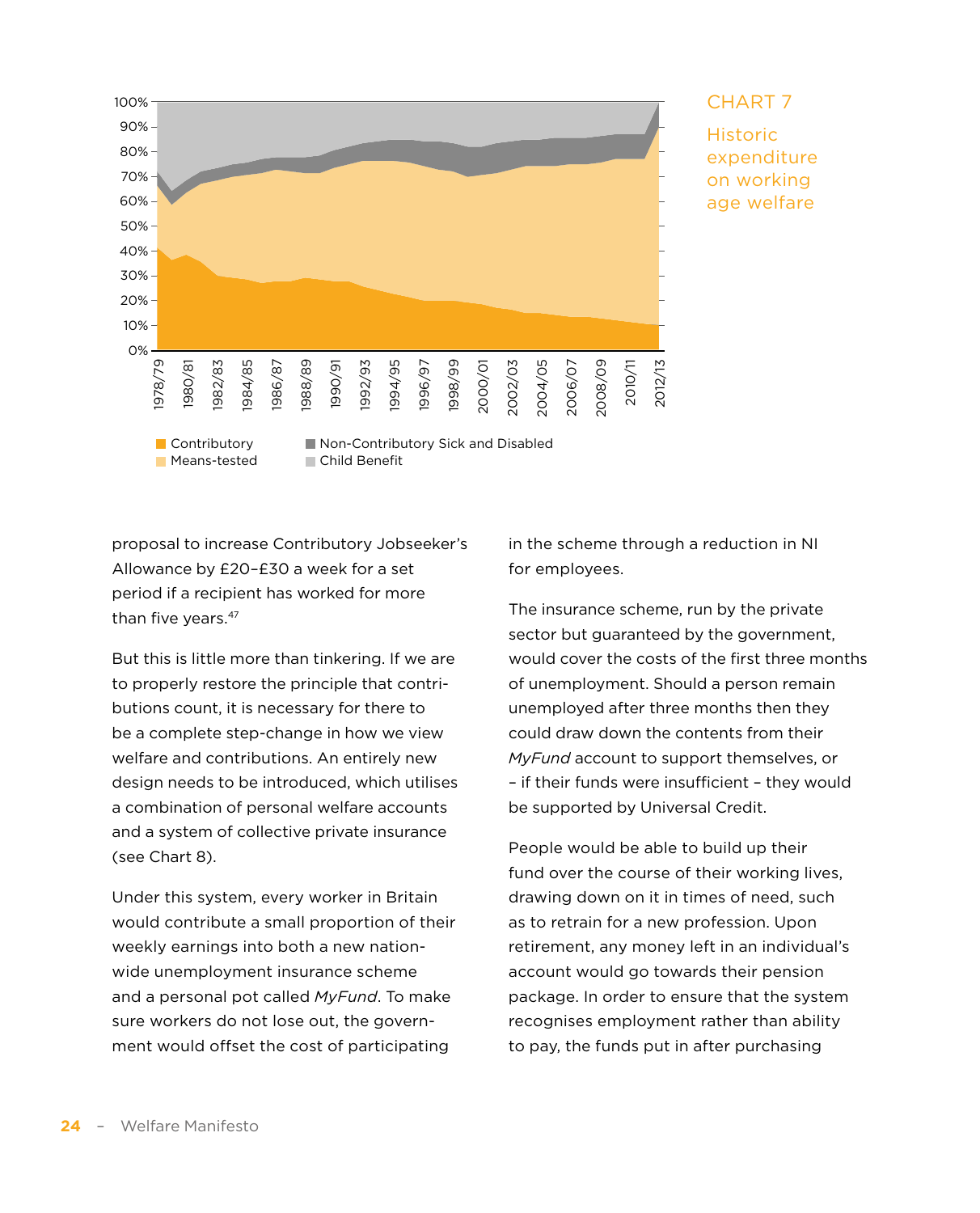<span id="page-24-0"></span>**FACT 7** 49% think that unemployment benefits should "only b<br>available to those who have contributed into the

**FACT 8**

insurance would be split equally between all workers' accounts. In short, the contribution of each week's work would be recognised in the same manner, regardless of their job or net pay.

The accounts would also give the individuals a greater degree of control and ownership, creating a recognisable area where their contributions count. This type of approach is necessary; trust must be restored to the system, and any further erosion of the contributory principle would render it almost non-existent outside of the State Pension. A new design, which promotes self-reliance, individual contribution, and a tailored approach would be the best way to reverse this decline.

### Recommendations

**15.** Contributory Jobseekers Allowance should be replaced by a new system of individual accounts, with a 1% reduction in the main National Insurance rate to offset the impact on workers. This would allow individuals to build up a

specific 'pot' which belongs to them and represents their contribution into the system. The funds in these accounts should be used for two purposes: purchasing short-term compulsory insurance against unemployment, and providing a 'pot' of resources which can be drawn on. At initial unemployment benefits would be drawn equally from both, followed by the pot being gradually drawn down.

- **16.** The system should recognise employment rather than ability to pay. To achieve this, the funds which do not go on the insurance program should be split equally between the accounts of all those contributing, ensuring that the system remains redistributive and rewards a week's work identically for anyone who is part of the scheme.
- **17.** This system should be used to provide extra flexibility and tailored support for individuals. The pot could be drawn down to provide more flexible support, including retraining, purchasing of goods in an emergency, or to cover interim costs when returning to work.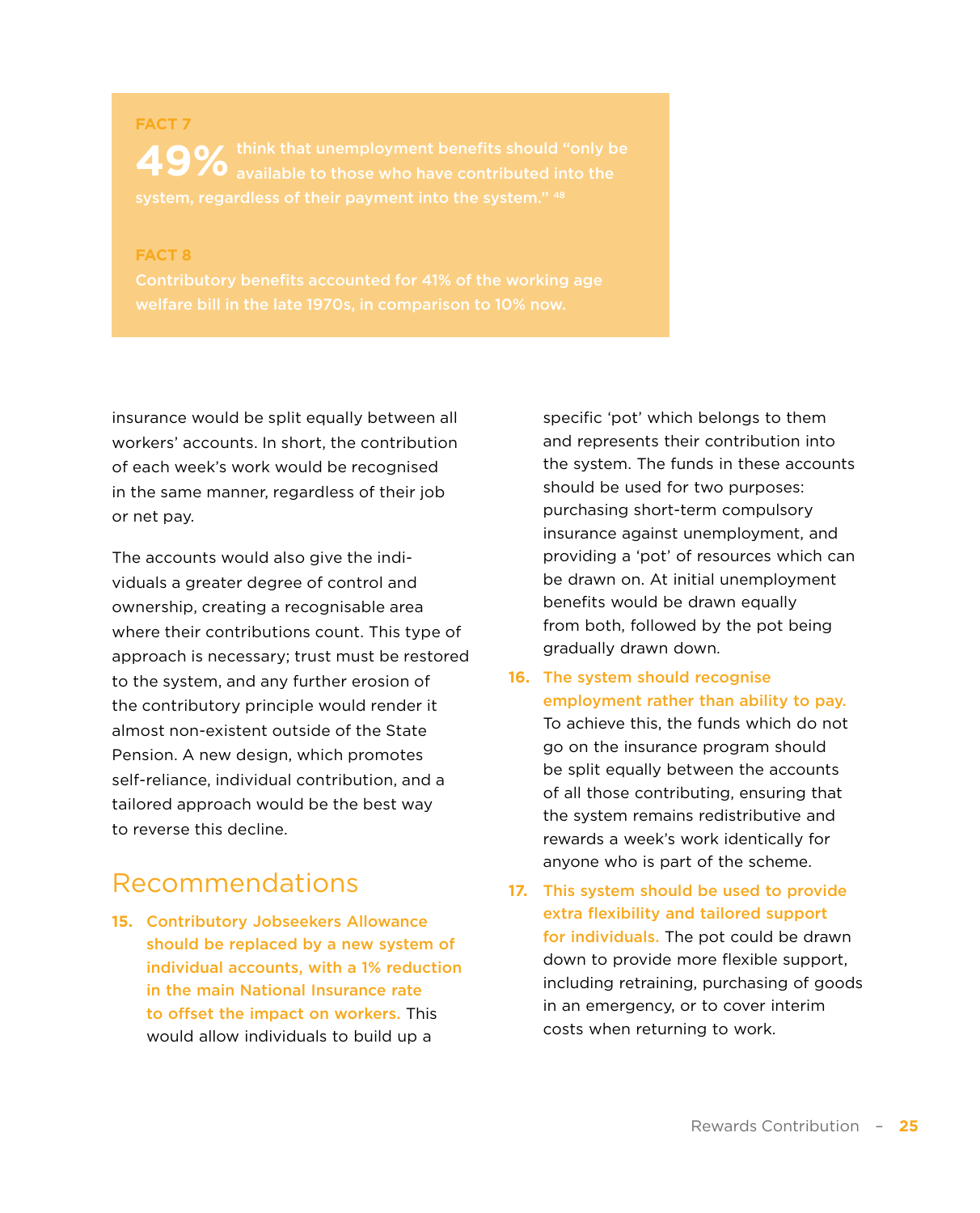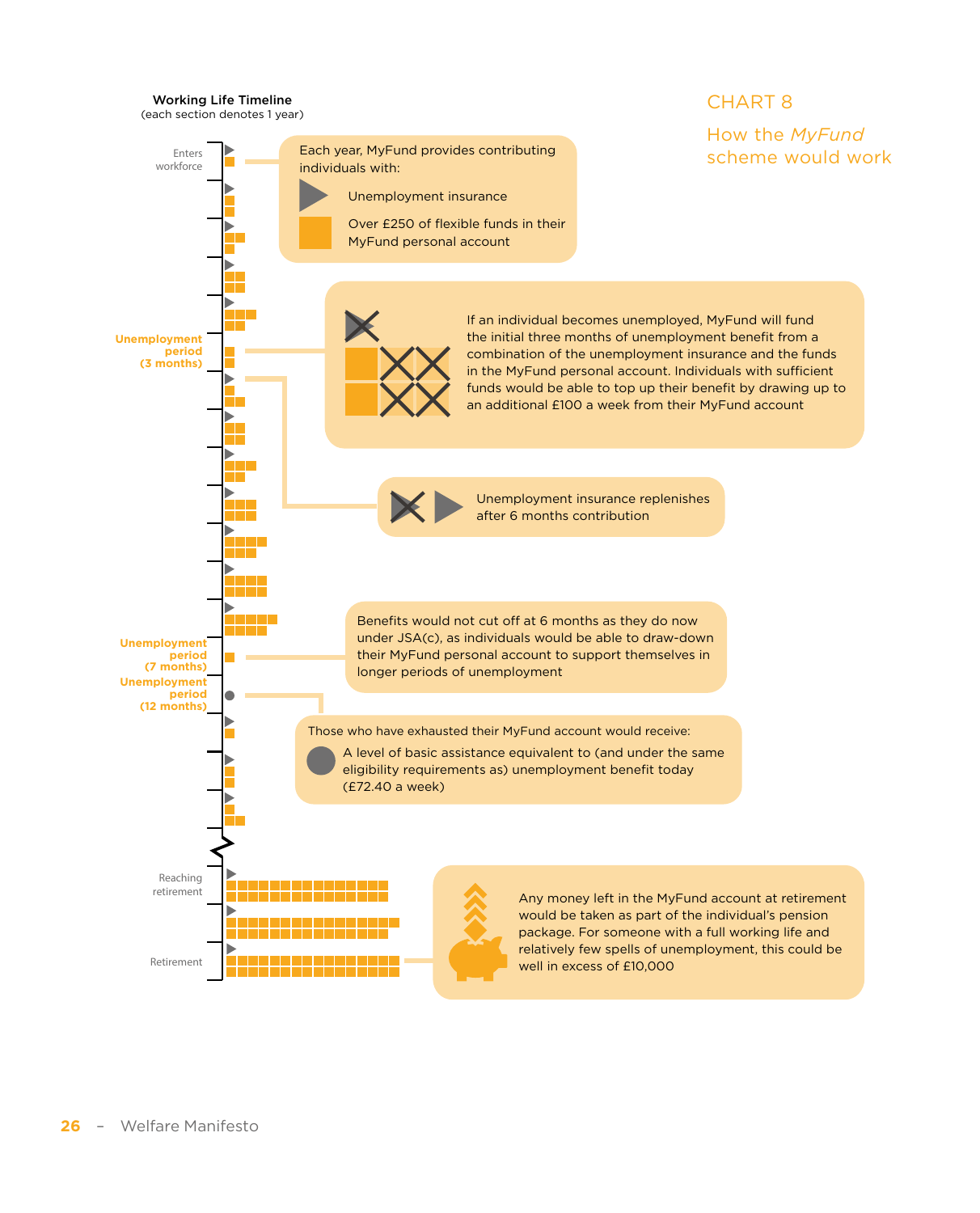- **18.** This system should be integrated into Universal Credit, in order to become part of a welfare system suitable for the 21st century. For those not eligible for Universal Credit, drawing down elements of their pot would be optional, and for those eligible these payments would be deducted pound for pound from Universal Credit eligibility until they were exhausted.
- **19.** The value of the pot should be preserved and converted if it is not used by the time an individual retires. This would provide a vital boost to pension pots for those who did not draw down their pot, and would be taxable under normal pension rules. This would help reinforce the concept of contribution and a tangible reward for those who have put into the system.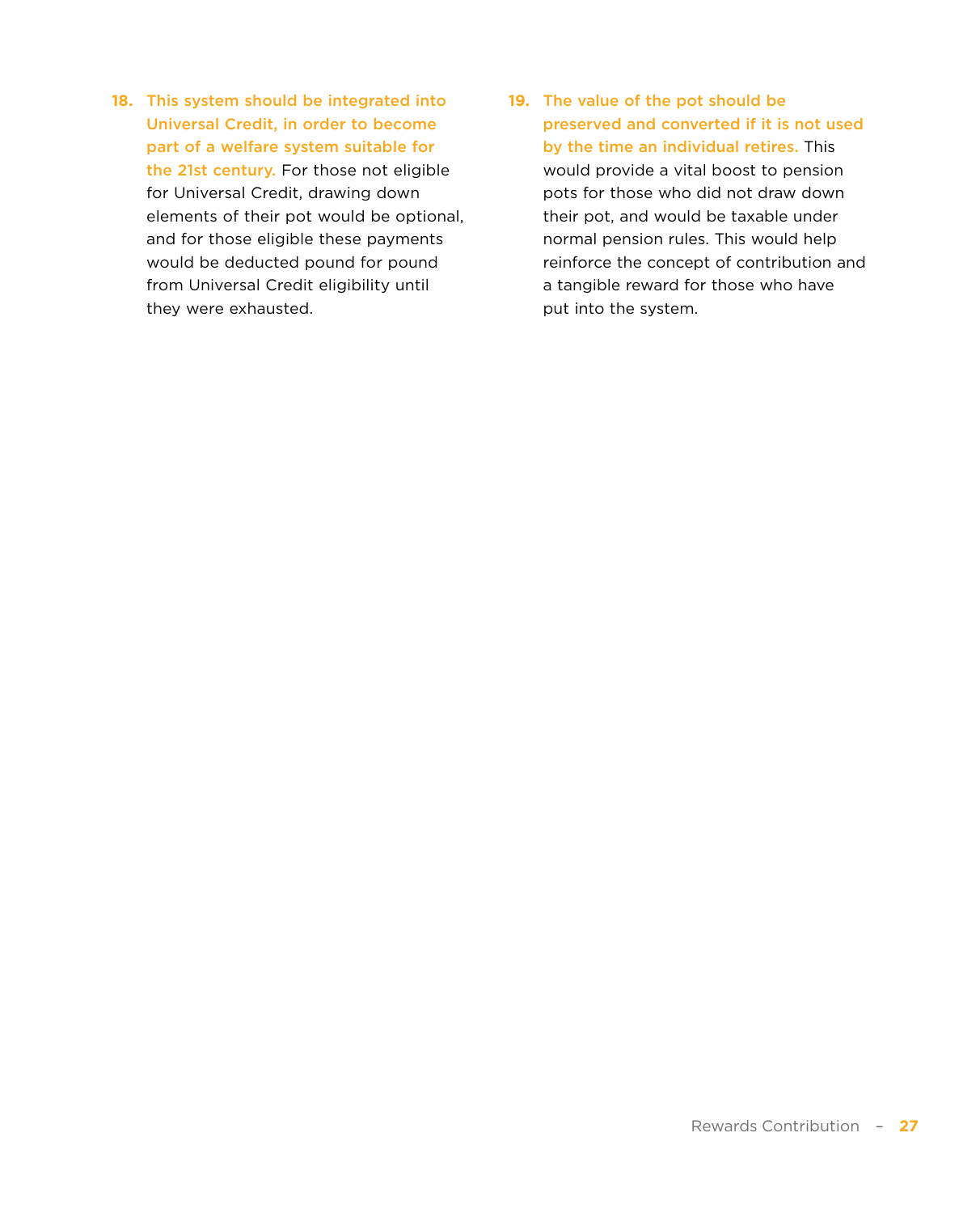## <span id="page-27-0"></span>**SIMPLE**

Rather than facing endless complexity, people should be able to clearly understand the principles of the welfare state, and how it operates.

In the past, anyone who did not have extensive experience of the benefits system would be forgiven for finding it utterly bewildering. A myriad of forms and referrals would characterise a claimant's attempts to receive the credits, benefits, and services they were entitled to, often being administered by separate government departments.

Not only this, but the lack of integration meant it could actually cost money for someone to leave benefits and enter employment. In some cases, the interaction of welfare payments and earnings resulted in benefits being reduced by one pound for every extra pound earned.49

Universal Credit is a landmark attempt to solve both problems, combining a series of benefit payments into one with a consistent withdrawal of state support as an individual's earnings rise. The aim is to ensure that it will always be financially worthwhile to increase hours worked or to enter employment. The "taper rate", which dictates the speed that state support is withdrawn as earnings increase, is currently set at 65% before tax, and at a maximum of 76.2% after tax (See Chart 9).

The principles that underpin Universal Credit have support from across the political spectrum, but problems with its implementation have attracted criticism. Overly ambitious timetables for roll-out, IT failures, and poor project governance have all delayed introduction.50 Full roll-out is not now expected to be completed until the end of 2019, two years later than originally planned.<sup>51</sup>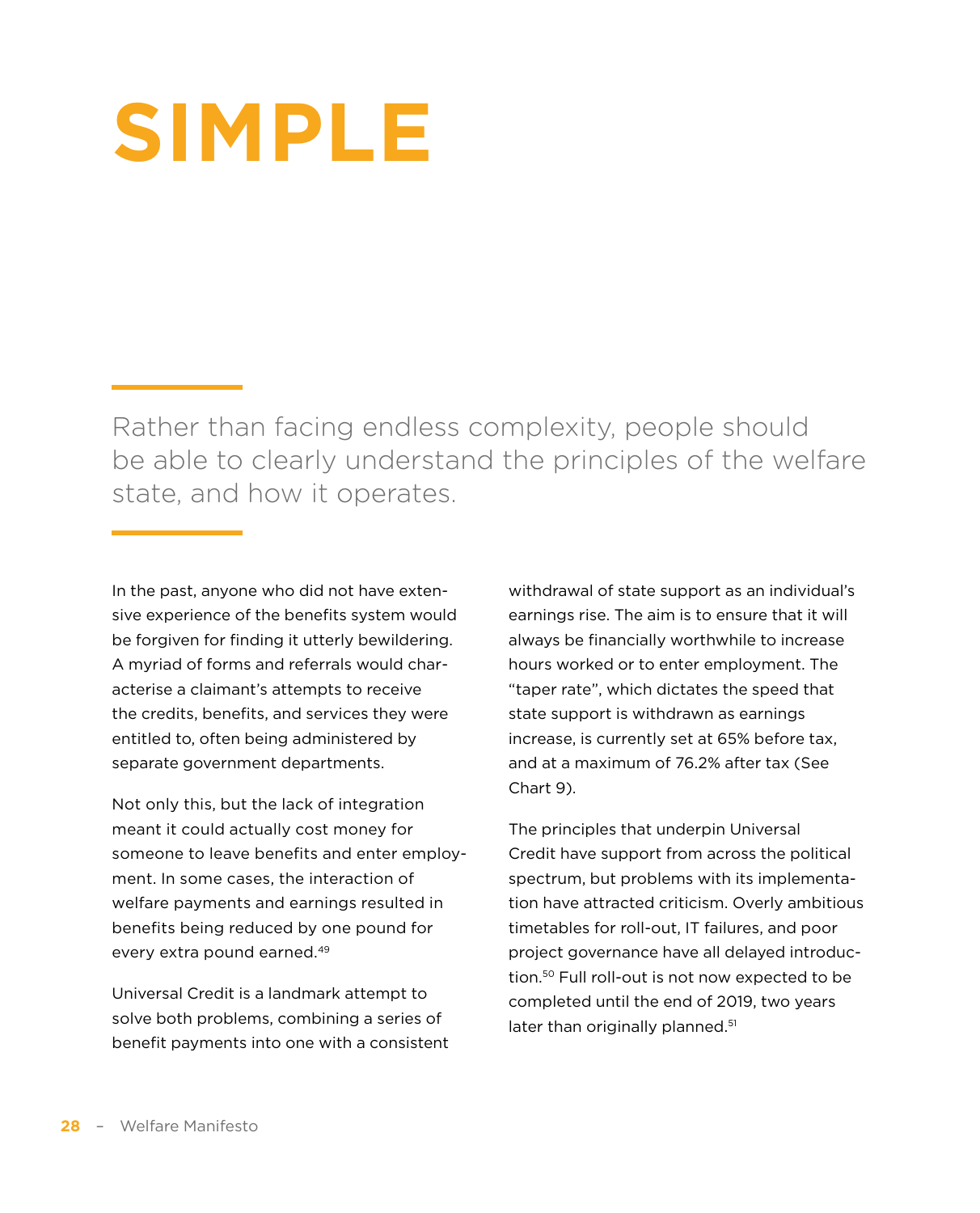

#### CHART 9

OECD charts of Marginal **Effective** Tax Rate, and Average Effective Tax Rate for the primary earner in a couple with two children<sup>52</sup>

The Labour Party has said that it would "pause" Universal Credit implementation, should it be elected, so that the National Audit Office can assess it for taxpayer value for money. While regular external monitoring of roll-out makes sense, whoever takes office should recognise the additional trust in the system created by Universal Credit is hard to quantify in a traditional cost/benefit analysis. Its introduction means that claimants can have faith that they will always be financially better off in work than out of work, and that changes to their circumstances will be more effectively and efficiently dealt with.

While the priority for Universal Credit within the next Parliament should be a smooth rollout, there is still an opportunity to research possible design improvements. The project has embraced a "test and learn" approach so far in its existence, and this should continue. In addition, understanding how to incorporate any of the 21 benefits that remain outside of the Universal Credit framework – before

passported benefits, such as Free School Meals and Free Prescriptions, are even counted $53$  - could both save the Exchequer money and make the system simpler.

While Universal Credit is the flagship initiative to simplify the welfare system, there is plenty that needs to be done – and can be done – to reduce complexity outside of its influence. The way in which an individual claimant interacts with the organisations that support the welfare state is particularly convoluted. At present, the institutions that provide access to benefits, employment support and training are a baffling hotchpotch, which lead to poorer outcomes for some individuals (See Chart 10). Users of the welfare system should be able to better identify how they can access state support.

A jobseeker might suffer from a diverse range of overlapping issues that prevent them from finding and sustaining work. Often, these issues are not effectively addressed within the current system. Claimants can be referred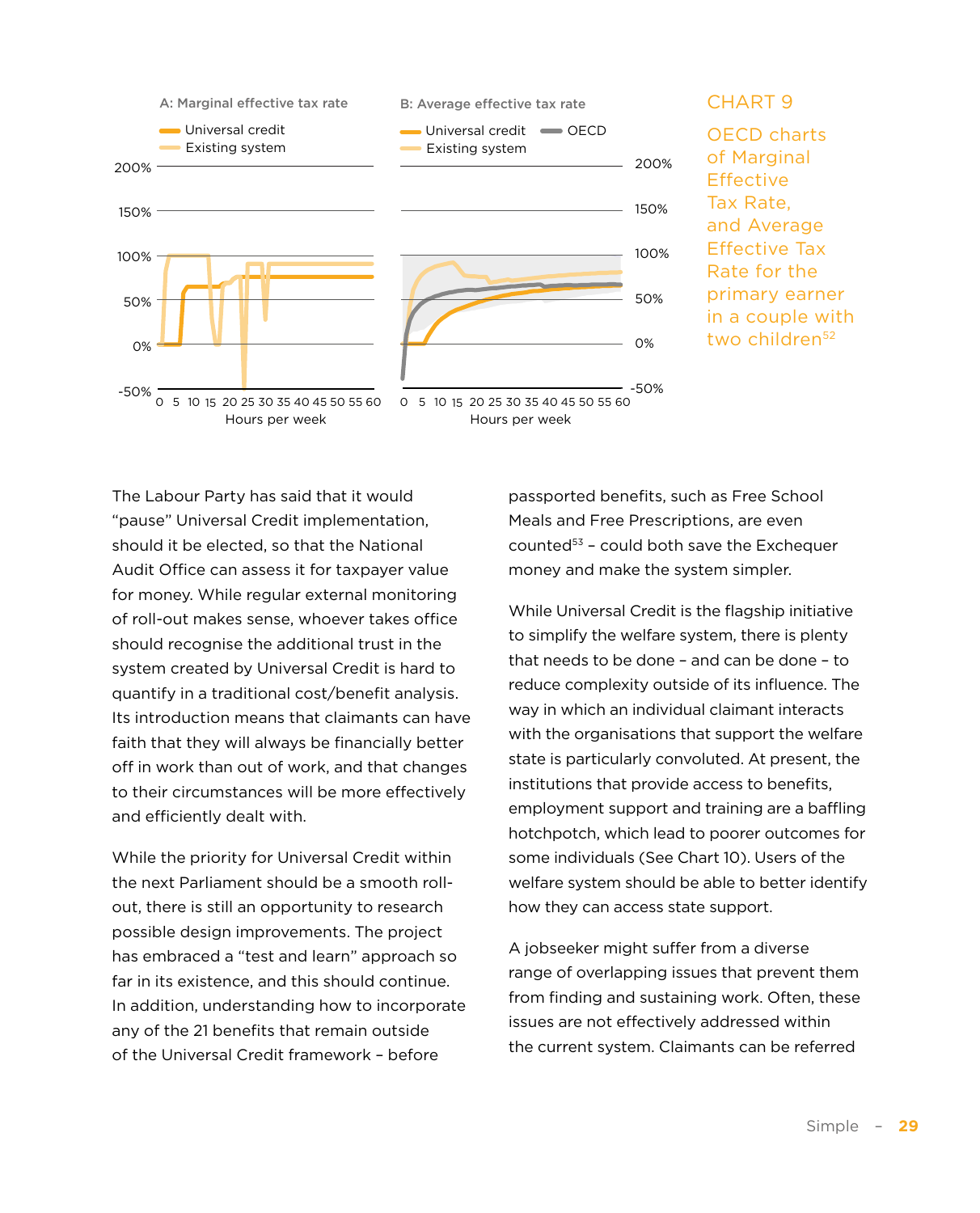#### <span id="page-29-0"></span>**FACT 9**

#### **FACT 10**

to a variety of different services that operate independently of each other. For example, someone suffering from a lack of training, mental health issues and who has been out of work for a long period of time, might receive support from six different providers including the jobcentre, a work programme provider, an external charity, the local authority, and health services. The extent to which these services then work together is limited, meaning cross-cutting issues are sometimes not addressed effectively. This is confusing for the user, and expensive for the government.

Moving towards a one-stop-shop for accessing services and benefits would be one way of making this journey simpler, more understandable, and more accessible. It would also help reflect the changing nature of support – not simply making jobcentres somewhere for the unemployed – but a wider place where services are accessed by the population. The approach has been adopted in Canada, where *Service Canada* provides a single point of access to a range of government services and benefits, and could be used as a blueprint for the UK.

### Recommendations

- **20.** Citizen Support Centres should be established as a single point of contact for government services. In general, Jobcentre Plus performs well at the administration of benefits and getting some people into the labour market. However, where there are individuals with more complex barriers to overcome before entering work question marks hang over how effective it is at dealing with them. Jobcentres should be completely overhauled, and replaced with Citizen Support Centres. These centres should roll in the referral functions for other services such as skills, career, or local authority support. This would allow a customer to access the services they needed quickly and easily. Co-locating this body in community spaces, such as libraries, would make the system more accessible.
- **21.** The next Government should continue to support the principle of implementing and rolling out Universal Credit by 2019. After years of iterative changes to the welfare system, this is a bold reform that underpins a much needed simplification.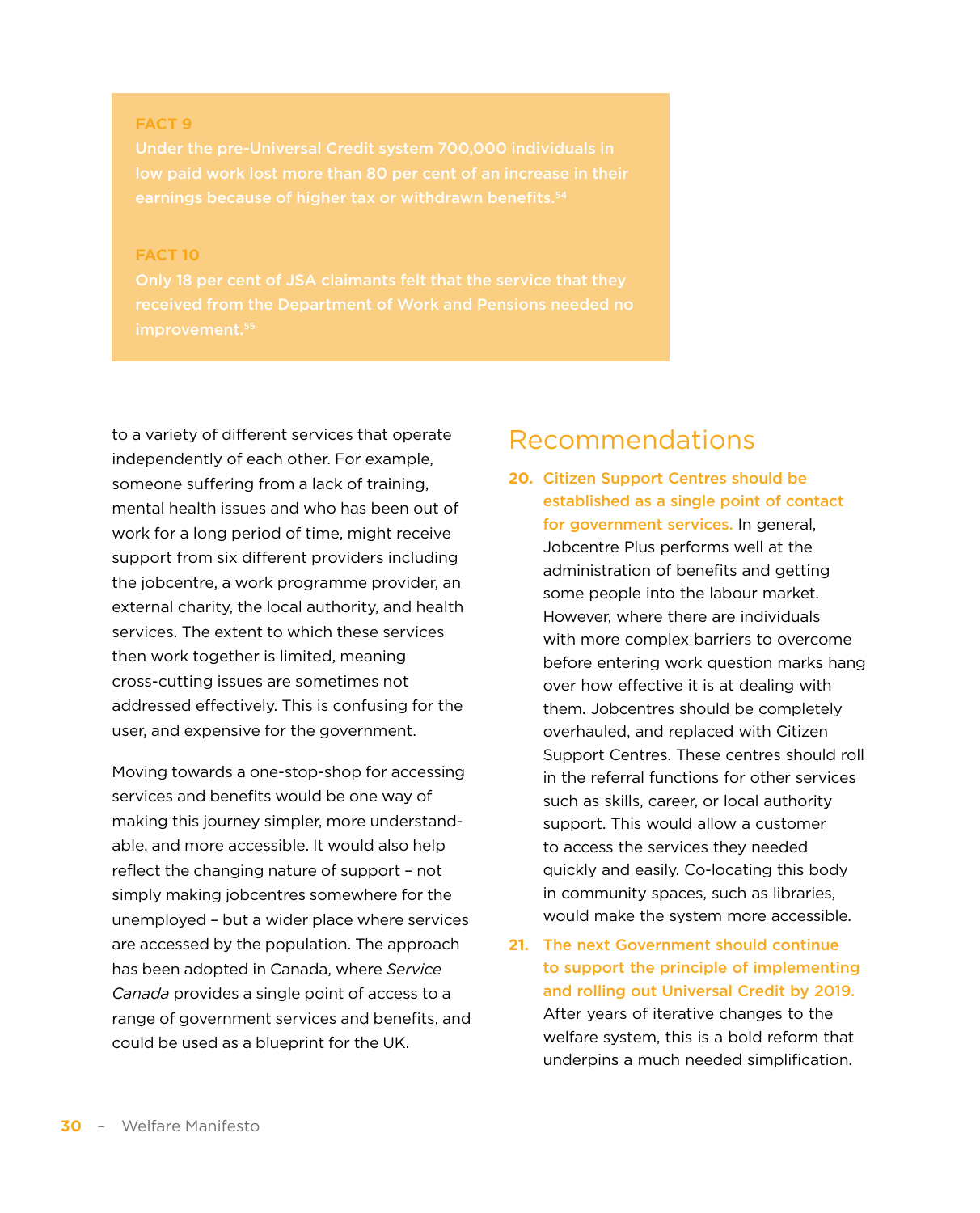

### CHART 10

Simplifying the service user journey<sup>56</sup>

A. Approximated customer journey under the current system

B. Approximated customer journey under the proposed system

Reversing all or part of its implementation would be a retrograde step. The alternative to backing Universal Credit is the status quo of complexity, perverse incentives and sticking plaster reforms.

- **22.** The next Government should explore which benefits outside of Universal Credit could be incorporated into the system and provide the rationale for doing so. There are several possible justifications for bringing those benefits that sit outside of Universal Credit into the system. These include: better administration, Exchequer savings, and improved incentives. A full understanding of the impacts of such changes would be necessary, but the principle should be that Universal Credit can grow.
- **23.** Government should take advantage of increased capacity to test, adapt, and improve Universal Credit. There is a willingness and enthusiasm to tweak and amend welfare policy in different ways. With increased capacity to monitor hours worked, moves into and out of employment and so on, it will be easier to run effective randomised controlled trials. This should become the standard for new policies. More specifically, experiments should focus on how adjusting the taper rate or work allowance within Universal Credit might improve work incentives. These approaches should be piloted within the next Parliament.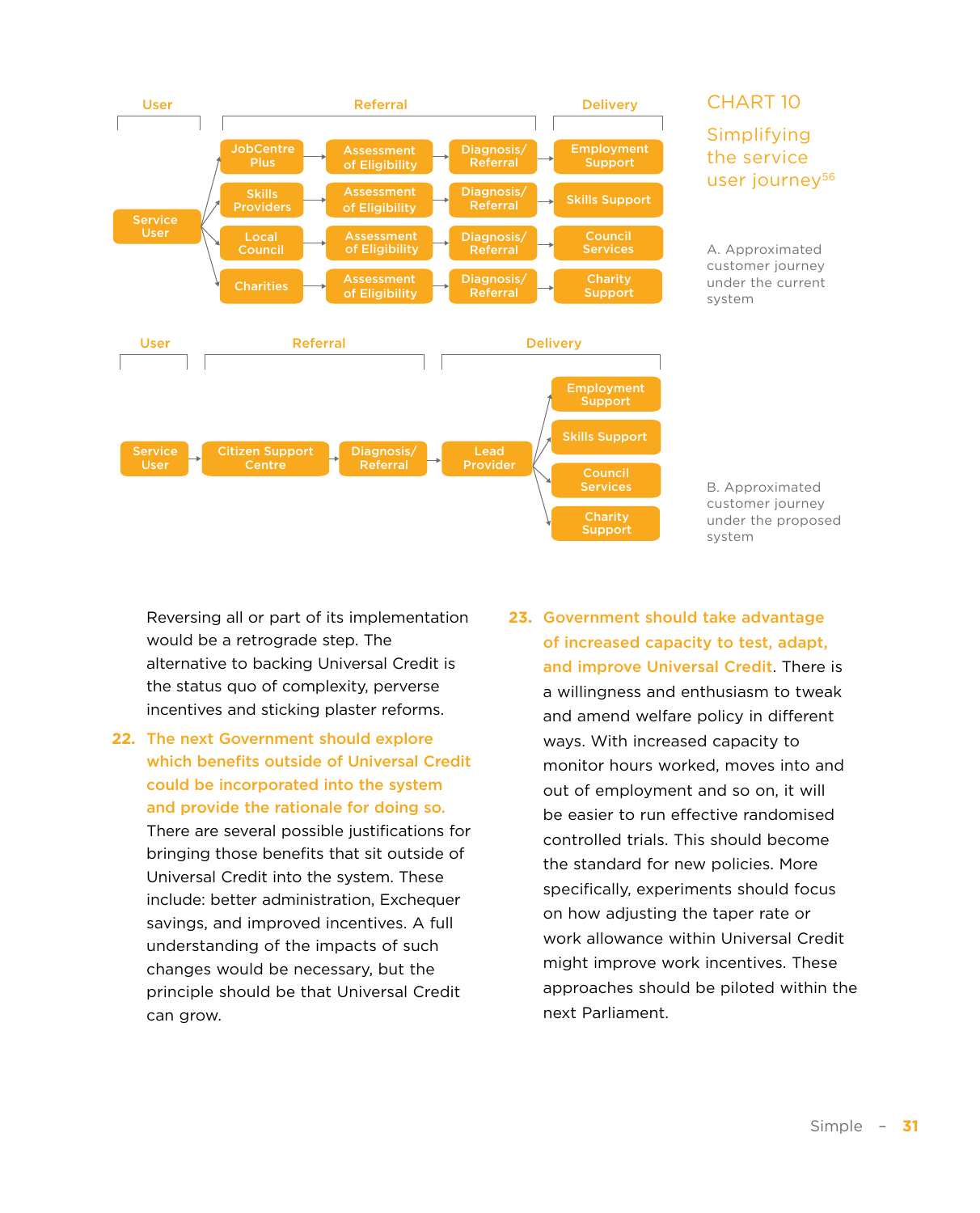## <span id="page-31-0"></span>**ENDNOTES**

- 1. Policy In Practice, Universal Credit: Towards and Effective Poverty Reduction Strategy, [http://poli](http://policyinpractice.co.uk/wp-content/uploads/2014/06/Universal-Credit-A-Review-by-Policy-in-Practice.pdf)[cyinpractice.co.uk/wp-content/uploads/2014/06/](http://policyinpractice.co.uk/wp-content/uploads/2014/06/Universal-Credit-A-Review-by-Policy-in-Practice.pdf) [Universal-Credit-A-Review-by-Policy-in-Practice.](http://policyinpractice.co.uk/wp-content/uploads/2014/06/Universal-Credit-A-Review-by-Policy-in-Practice.pdf) [pdf](http://policyinpractice.co.uk/wp-content/uploads/2014/06/Universal-Credit-A-Review-by-Policy-in-Practice.pdf).
- 2. NAO, The Work Programme, July 2014, [http://www.nao.org.uk/wp-content/](http://www.nao.org.uk/wp-content/uploads/2014/07/The-work-programme.pdf) [uploads/2014/07/The-work-programme.pdf](http://www.nao.org.uk/wp-content/uploads/2014/07/The-work-programme.pdf).
- 3. Pensions Bill Impact Assessment, October 2013, [https://www.gov.uk/government/uploads/system/](https://www.gov.uk/government/uploads/system/uploads/attachment_data/file/253610/b-pensions-bill-state-pension-age-ia-oct-2013.pdf) [uploads/attachment\\_data/file/253610/b-pen](https://www.gov.uk/government/uploads/system/uploads/attachment_data/file/253610/b-pensions-bill-state-pension-age-ia-oct-2013.pdf)[sions-bill-state-pension-age-ia-oct-2013.pdf](https://www.gov.uk/government/uploads/system/uploads/attachment_data/file/253610/b-pensions-bill-state-pension-age-ia-oct-2013.pdf).
- 4. Comres, November 2012. BBC R4 Welfare Poll, http://comres.co.uk/polls/BBC\_Welfare\_Poll [November2012.pdf.](http://comres.co.uk/polls/BBC_Welfare_Poll_November2012.pdf)
- 5. Theos, Perceptions of the Welfare State, 2013, [http://www.theosthinktank.co.uk/files/files/](http://www.theosthinktank.co.uk/files/files/Polling/Theos) [Polling/Theos%](http://www.theosthinktank.co.uk/files/files/Polling/Theos)20\_%20Perceptions%20of%20 the%20Welfare%20State\_%20Final%20Data[%20](20Tables.pdf) [Tables.pdf](20Tables.pdf).
- 6. Figures based on 2014/15 expected expenditure. Jobseekers Allowance only is used for estimates of unemployment benefit.
- 7. TUC Survey, January 2013, [http://www.tuc.org.uk/](http://www.tuc.org.uk/sites/default/files/Welfarepoll_summaryresults.pdf) [sites/default/files/Welfarepoll\\_summaryresults.](http://www.tuc.org.uk/sites/default/files/Welfarepoll_summaryresults.pdf) [pdf](http://www.tuc.org.uk/sites/default/files/Welfarepoll_summaryresults.pdf).
- 8. DWP fraud statistics show that £1.2bn is lost to fraud. Personal allowance number is taken from HMRC's tax ready reckoner.
- 9. APPG, Inquiry into Hunger and Food Poverty in Britain, December, 2014, [https://foodpovertyin](https://foodpovertyinquiry.files.wordpress.com/2014/12/food-poverty-feeding-britain-final.pdf)[quiry.files.wordpress.com/2014/12/food-pover](https://foodpovertyinquiry.files.wordpress.com/2014/12/food-poverty-feeding-britain-final.pdf)[ty-feeding-britain-final.pdf](https://foodpovertyinquiry.files.wordpress.com/2014/12/food-poverty-feeding-britain-final.pdf).
- 10. NAO, July 2014, The Work Programme, [http://www.nao.org.uk/wp-content/](http://www.nao.org.uk/wp-content/uploads/2014/07/The-work-programme.pdf) [uploads/2014/07/The-work-programme.pdf](http://www.nao.org.uk/wp-content/uploads/2014/07/The-work-programme.pdf).
- 11. Policy Exchange, Work Programme 2.0, October 2014, [http://www.policyexchange.org.uk/publica](http://www.policyexchange.org.uk/publications/category/item/work-20-helping-the-hardest-to-help-targeted-assistance-incentives-and-the-work-programme)[tions/category/item/work](http://www.policyexchange.org.uk/publications/category/item/work-20-helping-the-hardest-to-help-targeted-assistance-incentives-and-the-work-programme)-20-helping-the-hardest-to-help-targeted-assistance-incentives-andthe-work-programme.
- 12. NAO, July 2014, The Work Programme, [http://www.nao.org.uk/wp-content/](http://www.nao.org.uk/wp-content/uploads/2014/07/The-work-programme.pdf) [uploads/2014/07/The-work-programme.pdf](http://www.nao.org.uk/wp-content/uploads/2014/07/The-work-programme.pdf).
- 13. DCLG, March 2012, The Troubled Families Programme, [https://www.gov.uk/government/](https://www.gov.uk/government/uploads/system/uploads/attachment_data/file/11469/2117840.pdf) [uploads/system/uploads/attachment\\_data/](https://www.gov.uk/government/uploads/system/uploads/attachment_data/file/11469/2117840.pdf) [file/11469/2117840.pdf](https://www.gov.uk/government/uploads/system/uploads/attachment_data/file/11469/2117840.pdf).
- 14. IFS, June 2012, 'Living Standards, poverty and inequality in the UK: 2012.' [http://www.ifs.org.uk/](http://www.ifs.org.uk/comms/comm124.pdf) [comms/comm124.pdf](http://www.ifs.org.uk/comms/comm124.pdf).
- 15. Policy Exchange, "Outcomes, Not Just Incomes: Improving Britain's understanding and measurement of Child Poverty", February 2013, [http://www.policyexchange.org.uk/publications/](http://www.policyexchange.org.uk/publications/category/item/outcomes-not-just-incomes-improving-britain-s-understanding-and-measurement-of-child-poverty) [category/item/outcomes](http://www.policyexchange.org.uk/publications/category/item/outcomes-not-just-incomes-improving-britain-s-understanding-and-measurement-of-child-poverty)-not-just-incomes-improving-britain-s-understanding-and-measurement-of-child-poverty.
- 16. HMG, Social Justice: Transforming Lives, March 2012, p.8, [https://www.gov.uk/government/](https://www.gov.uk/government/uploads/system/uploads/attachment_data/file/49515/social-justice-transforming-lives.pdf) [uploads/system/uploads/attachment\\_data/](https://www.gov.uk/government/uploads/system/uploads/attachment_data/file/49515/social-justice-transforming-lives.pdf) [file/49515/social-justice-transforming-lives.pdf.](https://www.gov.uk/government/uploads/system/uploads/attachment_data/file/49515/social-justice-transforming-lives.pdf)
- 17. NAO, The Work Programme, July 2014, p.4, [http://www.nao.org.uk/wp-content/](http://www.nao.org.uk/wp-content/uploads/2014/07/The-work-programme.pdf) [uploads/2014/07/The-work-programme.pdf](http://www.nao.org.uk/wp-content/uploads/2014/07/The-work-programme.pdf).
- 18. Policy Exchange, Smarter Sanctions, [http://www.policyexchange.org.uk/images/publi](http://www.policyexchange.org.uk/images/publications/smarter)[cations/smarter](http://www.policyexchange.org.uk/images/publications/smarter)[%20sanctions.pdf](20sanctions.pdf).
- 19. Oakley Review, Page 22, [https://www.gov.uk/](https://www.gov.uk/government/uploads/system/uploads/attachment_data/file/335144/jsa-sanctions-independent-review.pdf) [government/uploads/system/uploads/attach](https://www.gov.uk/government/uploads/system/uploads/attachment_data/file/335144/jsa-sanctions-independent-review.pdf)[ment\\_data/file/335144/jsa-sanctions-indepen](https://www.gov.uk/government/uploads/system/uploads/attachment_data/file/335144/jsa-sanctions-independent-review.pdf)[dent-review.pdf.](https://www.gov.uk/government/uploads/system/uploads/attachment_data/file/335144/jsa-sanctions-independent-review.pdf)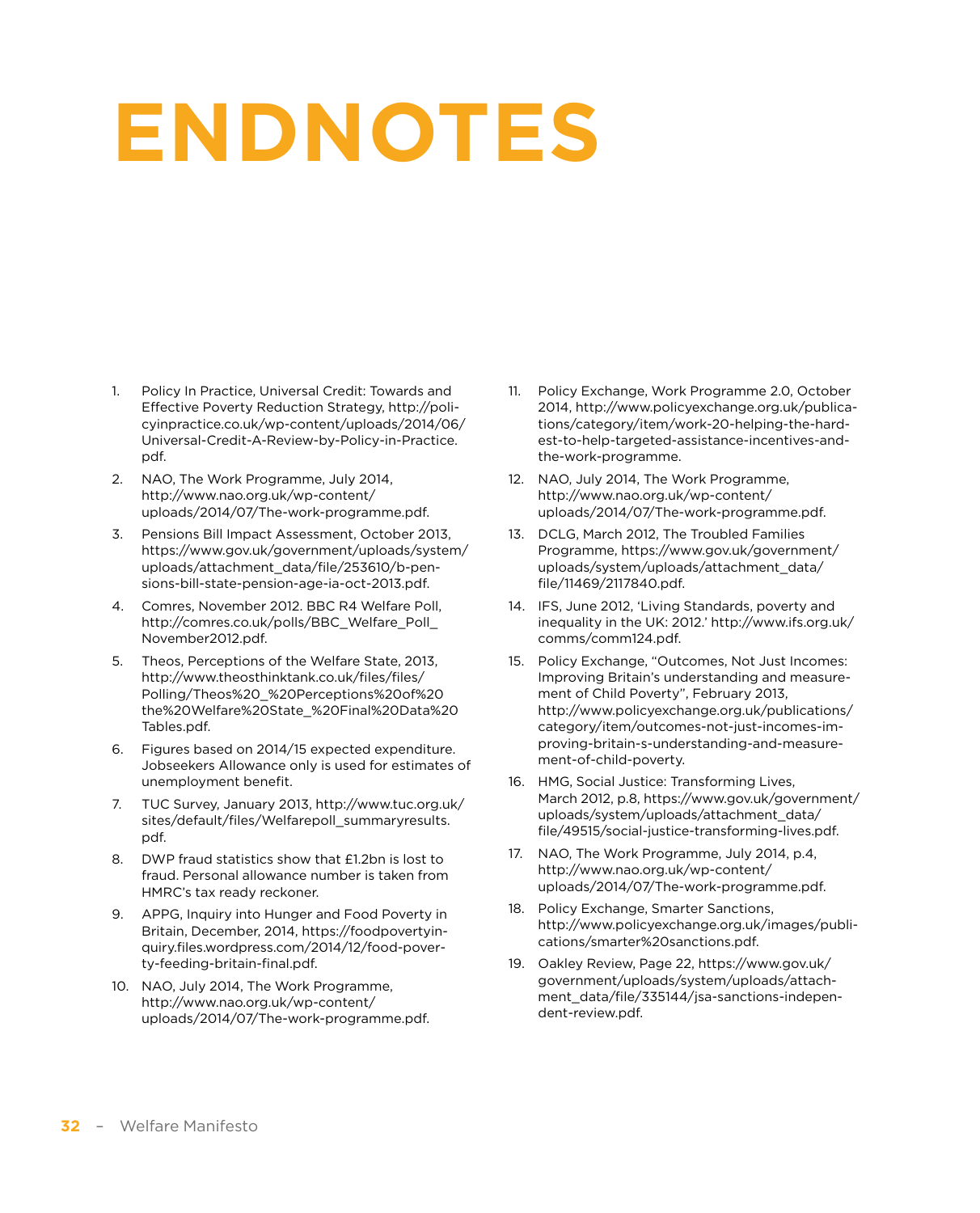- 20. Policy Exchange, Slow Progress: Improving progression in the UK labour market, March 2013, [http://www.policyexchange.org.uk/images/publi](http://www.policyexchange.org.uk/images/publications/slow)[cations/slow%](http://www.policyexchange.org.uk/images/publications/slow)[20progress.pdf.](20progress.pdf)
- 21. Policy Exchange, Smarter Sanctions, [http://www.policyexchange.org.uk/images/publi](http://www.policyexchange.org.uk/images/publications/smarter)[cations/smarter%](http://www.policyexchange.org.uk/images/publications/smarter)<20sanctions.pdf>.
- 22. UK Government, Simplifying the welfare system and making sure work pays, [https://www.gov.uk/](https://www.gov.uk/government/policies/simplifying-the-welfare-system-and-making-sure-work-pays/supporting-pages/introducing-the-jobseekers-allowance-claimant-commitment) [government/policies/simplifying-the-welfare](https://www.gov.uk/government/policies/simplifying-the-welfare-system-and-making-sure-work-pays/supporting-pages/introducing-the-jobseekers-allowance-claimant-commitment)[system-and-making-sure-work-pays/support](https://www.gov.uk/government/policies/simplifying-the-welfare-system-and-making-sure-work-pays/supporting-pages/introducing-the-jobseekers-allowance-claimant-commitment)[ing-pages/introducing](https://www.gov.uk/government/policies/simplifying-the-welfare-system-and-making-sure-work-pays/supporting-pages/introducing-the-jobseekers-allowance-claimant-commitment)-the-jobseekers-allowance-claimant-commitment.
- 23. DWP, Government Response to the Oakley Review, [https://www.gov.uk/government/uploads/system/](https://www.gov.uk/government/uploads/system/uploads/attachment_data/file/332137/jsa-sanctions-independent-review-government-response.pdf) [uploads/attachment\\_data/file/332137/jsa-sanc](https://www.gov.uk/government/uploads/system/uploads/attachment_data/file/332137/jsa-sanctions-independent-review-government-response.pdf)[tions-independent-review-government-response.](https://www.gov.uk/government/uploads/system/uploads/attachment_data/file/332137/jsa-sanctions-independent-review-government-response.pdf) [pdf](https://www.gov.uk/government/uploads/system/uploads/attachment_data/file/332137/jsa-sanctions-independent-review-government-response.pdf).
- 24. DWP, Extending labour market interventions to in-work claimants, [https://www.gov.uk/govern](https://www.gov.uk/government/consultations/extending-labour-market-interventions-to-in-work-claimants)[ment/consultations/extending-](https://www.gov.uk/government/consultations/extending-labour-market-interventions-to-in-work-claimants)labour-market-interventions-to-in-work-claimants.
- 25. Policy Exchange, Smarter Sanctions, [http://www.policyexchange.org.uk/images/publi](http://www.policyexchange.org.uk/images/publications/smarter)[cations/smarter%](http://www.policyexchange.org.uk/images/publications/smarter)<20sanctions.pdf>.
- 26. Policy Exchange, Just Deserts? , April 2011, [http://www.policyexchange.org.uk/images/publi](http://www.policyexchange.org.uk/images/publications/just%20deserts%20-%20apr%2011.pdf)[cations/just%20deserts%20-%20apr%2011.pdf](http://www.policyexchange.org.uk/images/publications/just%20deserts%20-%20apr%2011.pdf).
- 27. Sanctions Dataset, [https://www.gov.uk/government/collections/](https://www.gov.uk/government/collections/jobseekers-allowance-sanctions) [jobseekers](https://www.gov.uk/government/collections/jobseekers-allowance-sanctions)-allowance-sanctions.
- 28. Policy Exchange, Slow Progress, [http://www.poli](http://www.policyexchange.org.uk/images/publications/slow)[cyexchange.org.uk/images/publications/slow](http://www.policyexchange.org.uk/images/publications/slow)[%20](20progress.pdf) [progress.pdf.](20progress.pdf)
- 29. Community Links, December 2014, [http://www.community-links.org/uploads/](http://www.community-links.org/uploads/editor/file/CommunityLinks_submission_WPSC_SanctionsInquiry.pdf) [editor/file/CommunityLinks\\_submission\\_WPSC\\_](http://www.community-links.org/uploads/editor/file/CommunityLinks_submission_WPSC_SanctionsInquiry.pdf) [SanctionsInquiry.pdf.](http://www.community-links.org/uploads/editor/file/CommunityLinks_submission_WPSC_SanctionsInquiry.pdf)
- 30. ComRes 2012, BBC R4 Welfare Poll, [http://comres.co.uk/poll/795/bbc-radio-4-social](http://comres.co.uk/poll/795/bbc-radio-4-social-welfare-poll.htm)[welfare-poll.htm](http://comres.co.uk/poll/795/bbc-radio-4-social-welfare-poll.htm).
- 31. OBR, Fiscal Sustainability Report, July 2014, [http://cdn.budgetresponsibility.org.](http://cdn.budgetresponsibility.org.uk/41298-OBR-accessible.pdf) [uk/41298-OBR-accessible.pdf](http://cdn.budgetresponsibility.org.uk/41298-OBR-accessible.pdf).
- 32. OBR, Welfare Trends Report, [http://budgetrespon](http://budgetresponsibility.org.uk/wordpress/docs/Welfare_trends_report_2014_dn2B.pdf)[sibility.org.uk/wordpress/docs/Welfare\\_trends\\_](http://budgetresponsibility.org.uk/wordpress/docs/Welfare_trends_report_2014_dn2B.pdf) [report\\_2014\\_dn2B.pdf.](http://budgetresponsibility.org.uk/wordpress/docs/Welfare_trends_report_2014_dn2B.pdf)
- 33. Daily Telegraph, 27 January, "Tories will protect pensioner benefits if elected in May", [http://](http://www.telegraph.co.uk/news/politics/david-cameron/11371572/Tories-will-protect-pensioner-benefits-if-elected-David-Cameron-strongly-hints.html) [www.telegraph.co.uk/news/politics/david-cam](http://www.telegraph.co.uk/news/politics/david-cameron/11371572/Tories-will-protect-pensioner-benefits-if-elected-David-Cameron-strongly-hints.html)[eron/11371572/Tories-will-protect-pensioner](http://www.telegraph.co.uk/news/politics/david-cameron/11371572/Tories-will-protect-pensioner-benefits-if-elected-David-Cameron-strongly-hints.html)[benefits-if-elected-David-Cameron-strongly-hints.](http://www.telegraph.co.uk/news/politics/david-cameron/11371572/Tories-will-protect-pensioner-benefits-if-elected-David-Cameron-strongly-hints.html) [html](http://www.telegraph.co.uk/news/politics/david-cameron/11371572/Tories-will-protect-pensioner-benefits-if-elected-David-Cameron-strongly-hints.html)
- 34. IEA: <http://www.iea.org.uk/blog/the>-triple-lock-unjustified-and-unaffordable Fabian Society: [http://www.ft.com/cms/s/0/](http://www.ft.com/cms/s/0/ce79d38a-aa8e-11e2-9a38-00144feabdc0.html) [ce79d38a-aa8e-11e2-9a38-00144feabdc0.](http://www.ft.com/cms/s/0/ce79d38a-aa8e-11e2-9a38-00144feabdc0.html) [html#](http://www.ft.com/cms/s/0/ce79d38a-aa8e-11e2-9a38-00144feabdc0.html)axzz3PTvRcdgF.
- 35. Real terms, 2014/15 prices, [https://www.gov.uk/government/publications/](https://www.gov.uk/government/publications/benefit-expenditure-and-caseload-tables-2014) [benefit-](https://www.gov.uk/government/publications/benefit-expenditure-and-caseload-tables-2014)expenditure-and-caseload-tables-2014.
- 36. OBR, Welfare Trends Report, P.6, [http://budget](http://budgetresponsibility.org.uk/wordpress/docs/Welfare_trends_report_2014_dn2B.pdf)[responsibility.org.uk/wordpress/docs/Welfare\\_](http://budgetresponsibility.org.uk/wordpress/docs/Welfare_trends_report_2014_dn2B.pdf) [trends\\_report\\_2014\\_dn2B.pdf](http://budgetresponsibility.org.uk/wordpress/docs/Welfare_trends_report_2014_dn2B.pdf).
- 37. Benefit Caseload and Expenditure Tables.
- 38. OBR Fiscal Sustainability Report, July 2014, [http://cdn.budgetresponsibility.org.](http://cdn.budgetresponsibility.org.uk/41298-OBR-accessible.pdf) [uk/41298-OBR-accessible.pdf](http://cdn.budgetresponsibility.org.uk/41298-OBR-accessible.pdf).
- 39. Expenditure on Children by Families, August 2013, [http://www.cnpp.usda.gov/publications/crc/](http://www.cnpp.usda.gov/publications/crc/crc2012.pdf) [crc2012.pdf](http://www.cnpp.usda.gov/publications/crc/crc2012.pdf).
- 40. Ed Balls, [http://www.labour.org.uk/striking](http://www.labour.org.uk/striking-the-right-balance-for-the-british-economy)the-right-balance-for-the-british-economy. Mark Hoban: [http://www.telegraph.co.uk/news/](http://www.telegraph.co.uk/news/politics/10183788/Mark-Hoban-benefits-cap-may-be-too-high-outside-London.html) [politics/10183788/Mark-Hoban-benefits-cap-may](http://www.telegraph.co.uk/news/politics/10183788/Mark-Hoban-benefits-cap-may-be-too-high-outside-London.html)[be-too-high-outside-London.html](http://www.telegraph.co.uk/news/politics/10183788/Mark-Hoban-benefits-cap-may-be-too-high-outside-London.html).
- 41. OBR, Welfare Trends Report, P.47, [http://budget](http://budgetresponsibility.org.uk/wordpress/docs/Welfare_trends_report_2014_dn2B.pdf)[responsibility.org.uk/wordpress/docs/Welfare\\_](http://budgetresponsibility.org.uk/wordpress/docs/Welfare_trends_report_2014_dn2B.pdf) [trends\\_report\\_2014\\_dn2B.pdf](http://budgetresponsibility.org.uk/wordpress/docs/Welfare_trends_report_2014_dn2B.pdf).
- 42. Parliamentary Briefing. National Insurance Fund, <www.parliament.uk/briefing-papers/sn04517.pdf>.
- 43. E.g. by working or caring for someone.
- 44. Yougov/IPPR 2012, Weighted sample of 1,751 GB Adults, [https://d25d2506sfb94s.cloudfront.](https://d25d2506sfb94s.cloudfront.net/cumulus_uploads/document/q2gwnjvttm/YG-IPPR-Archive-results-090812-Role-of-state-UK.pdf) [net/cumulus\\_uploads/document/q2gwnjvttm/](https://d25d2506sfb94s.cloudfront.net/cumulus_uploads/document/q2gwnjvttm/YG-IPPR-Archive-results-090812-Role-of-state-UK.pdf) [YG-IPPR-Archive-results-090812-Role-of](https://d25d2506sfb94s.cloudfront.net/cumulus_uploads/document/q2gwnjvttm/YG-IPPR-Archive-results-090812-Role-of-state-UK.pdf)[state-UK.pdf.](https://d25d2506sfb94s.cloudfront.net/cumulus_uploads/document/q2gwnjvttm/YG-IPPR-Archive-results-090812-Role-of-state-UK.pdf)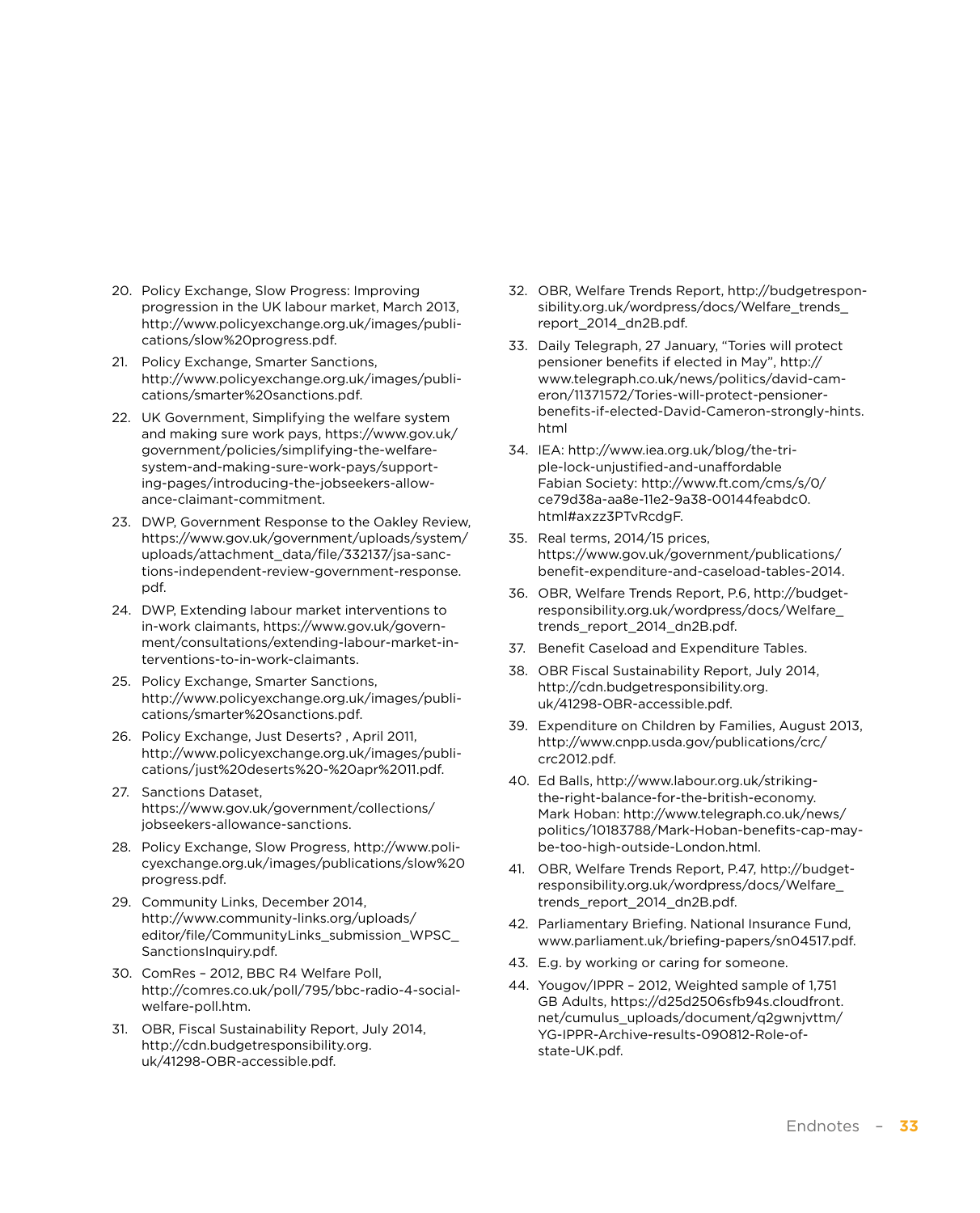- 45. Theos Perceptions of the Welfare State 2013, 2,027 GB Adults, [http://www.theosthinktank.co.uk/](http://www.theosthinktank.co.uk/files/files/Polling/Theos) [files/files/Polling/Theos%](http://www.theosthinktank.co.uk/files/files/Polling/Theos)20\_%20Perceptions%20 of%20the%20Welfare%20State\_%20Final%20 Data[%20Tables.pdf](20Tables.pdf).
- 46. British Social Attitudes Survey, [http://www.bsa-30.](http://www.bsa-30.natcen.ac.uk/read-the-report/spending-and-welfare/welfare-benefits.aspx) [natcen.ac.uk/read-the-report/spending-and-wel](http://www.bsa-30.natcen.ac.uk/read-the-report/spending-and-welfare/welfare-benefits.aspx)[fare/welfare-benefits.aspx](http://www.bsa-30.natcen.ac.uk/read-the-report/spending-and-welfare/welfare-benefits.aspx).
- 47. Opposition Policy Costings, [https://www.gov.uk/](https://www.gov.uk/government/uploads/system/uploads/attachment_data/file/391703/Opposition_costing_-_increasing_JSA_payments_for_those_who_have_made_at_least_five_years_on_national_insurance_contributions.pdf) [government/uploads/system/uploads/attach](https://www.gov.uk/government/uploads/system/uploads/attachment_data/file/391703/Opposition_costing_-_increasing_JSA_payments_for_those_who_have_made_at_least_five_years_on_national_insurance_contributions.pdf)[ment\\_data/file/391703/Opposition\\_costing\\_-\\_](https://www.gov.uk/government/uploads/system/uploads/attachment_data/file/391703/Opposition_costing_-_increasing_JSA_payments_for_those_who_have_made_at_least_five_years_on_national_insurance_contributions.pdf) [increasing\\_JSA\\_payments\\_for\\_those\\_who\\_have\\_](https://www.gov.uk/government/uploads/system/uploads/attachment_data/file/391703/Opposition_costing_-_increasing_JSA_payments_for_those_who_have_made_at_least_five_years_on_national_insurance_contributions.pdf) [made\\_at\\_least\\_five\\_years\\_on\\_national\\_insur](https://www.gov.uk/government/uploads/system/uploads/attachment_data/file/391703/Opposition_costing_-_increasing_JSA_payments_for_those_who_have_made_at_least_five_years_on_national_insurance_contributions.pdf)[ance\\_contributions.pdf.](https://www.gov.uk/government/uploads/system/uploads/attachment_data/file/391703/Opposition_costing_-_increasing_JSA_payments_for_those_who_have_made_at_least_five_years_on_national_insurance_contributions.pdf)
- 48. Yougov/IPPR, 2012, [http://d25d2506sfb94s.cloud](http://d25d2506sfb94s.cloudfront.net/cumulus_uploads/document/q2gwnjvttm/YG-IPPR-Archive-results-090812-Role-of-state-UK.pdf)[front.net/cumulus\\_uploads/document/q2gwn](http://d25d2506sfb94s.cloudfront.net/cumulus_uploads/document/q2gwnjvttm/YG-IPPR-Archive-results-090812-Role-of-state-UK.pdf)[jvttm/YG-IPPR-Archive-results-090812-Role-of](http://d25d2506sfb94s.cloudfront.net/cumulus_uploads/document/q2gwnjvttm/YG-IPPR-Archive-results-090812-Role-of-state-UK.pdf)[state-UK.pdf.](http://d25d2506sfb94s.cloudfront.net/cumulus_uploads/document/q2gwnjvttm/YG-IPPR-Archive-results-090812-Role-of-state-UK.pdf)
- 49. DWP, "Universal Credit: welfare that works", November 2010, [https://www.gov.uk/government/](https://www.gov.uk/government/uploads/system/uploads/attachment_data/file/48897/universal-credit-full-document.pdf) [uploads/system/uploads/attachment\\_data/](https://www.gov.uk/government/uploads/system/uploads/attachment_data/file/48897/universal-credit-full-document.pdf) [file/48897/universal-credit-full-document.pdf.](https://www.gov.uk/government/uploads/system/uploads/attachment_data/file/48897/universal-credit-full-document.pdf)
- 50. NAO, Universal Credit: Early Progress, September 2013, [http://www.nao.org.uk/report/](http://www.nao.org.uk/report/universal) [universal](http://www.nao.org.uk/report/universal)-credit-early-progress-2/.
- 51. NAO, Universal Credit: Progress Update, November 2014, [http://www.nao.org.uk/report/](http://www.nao.org.uk/report/universal) [universal](http://www.nao.org.uk/report/universal)-credit-progress-update-2/.
- 52. OECD, Work Incentives and Universal Credit, [http://www.oecd.org/officialdocuments/](http://www.oecd.org/officialdocuments/publicdisplaydocumentpdf/?cote=ECO/WKP%282013%2925&docLanguage=En) [publicdisplaydocumentpdf/?cote=ECO](http://www.oecd.org/officialdocuments/publicdisplaydocumentpdf/?cote=ECO/WKP%282013%2925&docLanguage=En)/ WKP%282013%2925&docLanguage=En.
- 53. Author's estimates from Outturn and Forecast expenditure 2012–2013. Benefits costing in excess of £1m–£5 in 2016–2017 (estimated UC rollout date).
- 54. The Government's Universal Credit Impact Assessment, December 2012, [https://www.gov.](https://www.gov.uk/government/uploads/system/uploads/attachment_data/file/220177/universal-credit-wr2011-ia.pdf) [uk/government/uploads/system/uploads/attach](https://www.gov.uk/government/uploads/system/uploads/attachment_data/file/220177/universal-credit-wr2011-ia.pdf)[ment\\_data/file/220177/universal-credit-wr2011-ia.](https://www.gov.uk/government/uploads/system/uploads/attachment_data/file/220177/universal-credit-wr2011-ia.pdf) [pdf](https://www.gov.uk/government/uploads/system/uploads/attachment_data/file/220177/universal-credit-wr2011-ia.pdf).
- 55. DWP Claimant Service and Experience Survey, October 2014, [https://www.gov.uk/government/](https://www.gov.uk/government/uploads/system/uploads/attachment_data/file/364303/884summary-research-report-dwp-claimant-survey-2013.pdf) [uploads/system/uploads/attachment\\_data/](https://www.gov.uk/government/uploads/system/uploads/attachment_data/file/364303/884summary-research-report-dwp-claimant-survey-2013.pdf) [file/364303/884summary-research-re](https://www.gov.uk/government/uploads/system/uploads/attachment_data/file/364303/884summary-research-report-dwp-claimant-survey-2013.pdf)[port-dwp-claimant-survey-2013.pdf](https://www.gov.uk/government/uploads/system/uploads/attachment_data/file/364303/884summary-research-report-dwp-claimant-survey-2013.pdf).
- 56. Policy Exchange, Joined Up Welfare: The next steps for personalisation, July 2014, [http://www.](http://www.policyexchange.org.uk/publications/category/item/joined-up-welfare-the-next-steps-for-personalisation) [policyexchange.org.uk/publications/category/](http://www.policyexchange.org.uk/publications/category/item/joined-up-welfare-the-next-steps-for-personalisation) [item/joined-](http://www.policyexchange.org.uk/publications/category/item/joined-up-welfare-the-next-steps-for-personalisation)up-welfare-the-next-steps-for-personalisation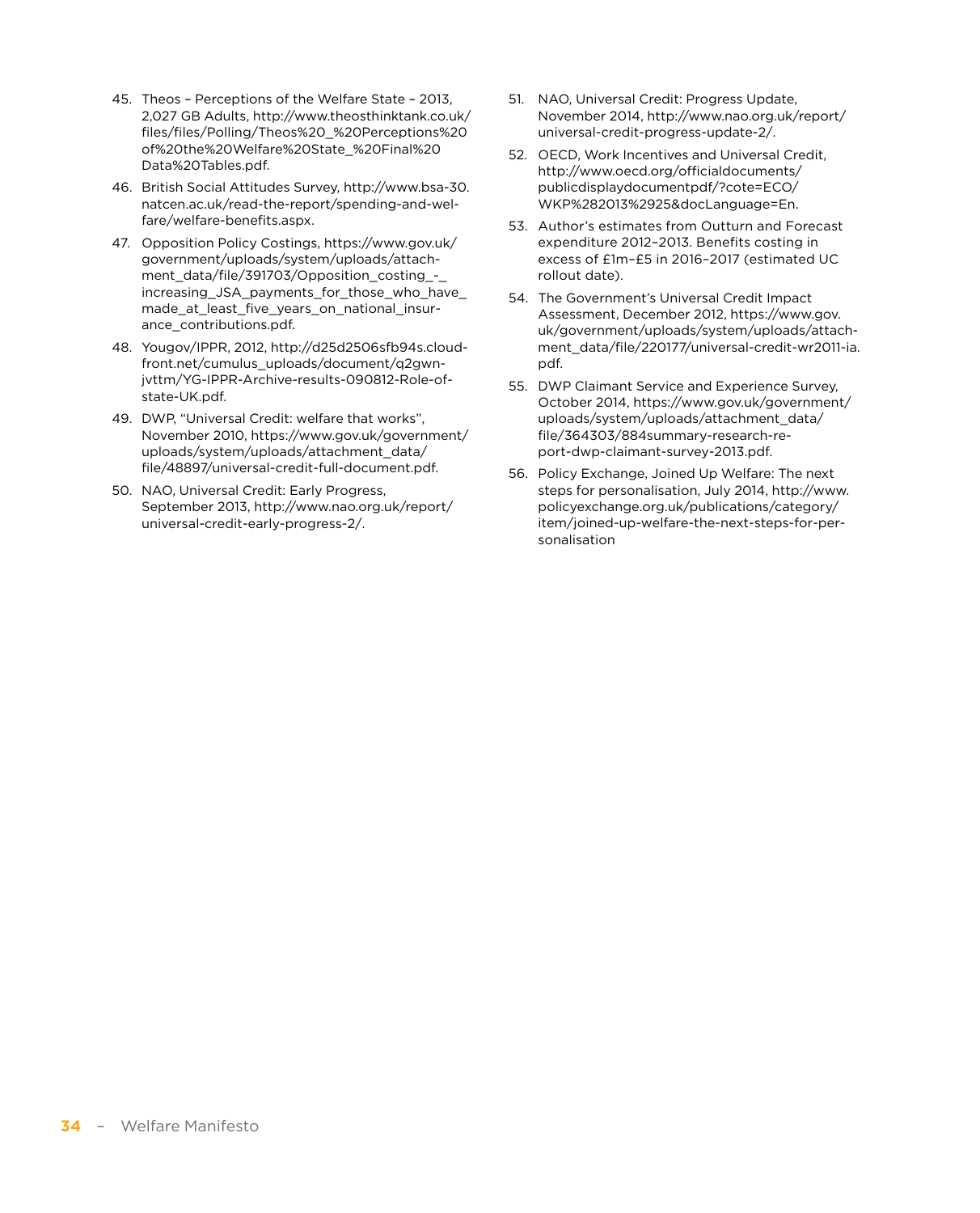## <span id="page-34-0"></span>**ABOUT THE AUTHORS**